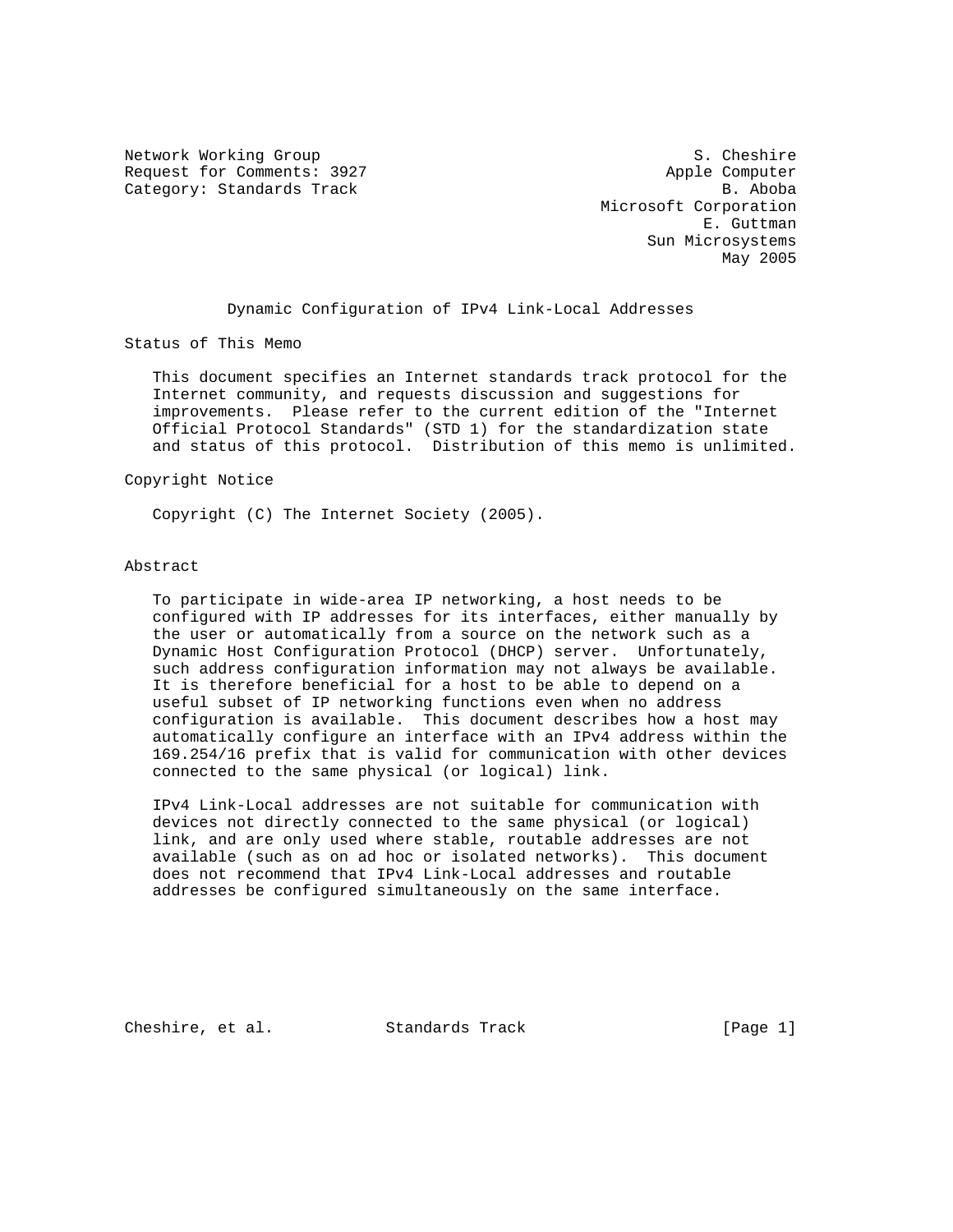# Table of Contents

| $1$ . | 3                                                                                |
|-------|----------------------------------------------------------------------------------|
|       | $\mathbf{3}$<br>1.1.                                                             |
|       | 3<br>1.2.                                                                        |
|       | 5<br>1.3.                                                                        |
|       | Application Layer Protocol Considerations<br>6<br>1.4.                           |
|       | 7<br>1.5.<br>Autoconfiguration Issues.                                           |
|       | $7\phantom{.0}$<br>Alternate Use Prohibition<br>1.6.                             |
|       | 8<br>1.7.<br>Multiple Interfaces                                                 |
|       | 1.8.<br>Communication with Routable Addresses<br>8                               |
|       | $\mathsf{R}$<br>1.9.<br>When to configure an IPv4 Link-Local Address. $\ldots$ . |
| 2.    | Address Selection, Defense and Delivery 9                                        |
|       | Link-Local Address Selection. 10<br>2.1.                                         |
|       | Claiming a Link-Local Address 11<br>2.2.                                         |
|       | 2.3.<br>Shorter Timeouts. 13                                                     |
|       | Announcing an Address 13<br>2.4.                                                 |
|       | Conflict Detection and Defense. 13<br>2.5.                                       |
|       | Address Usage and Forwarding Rules. 14<br>2.6.                                   |
|       | Link-Local Packets Are Not Forwarded. 16<br>2.7.                                 |
|       | Link-Local Packets are Local. 16<br>2.8.                                         |
|       | Higher-Layer Protocol Considerations. 17<br>2.9.                                 |
|       |                                                                                  |
|       | 2.11. Interaction between DHCPv4 and IPv4 Link-Local                             |
|       |                                                                                  |
| 3.    | Considerations for Multiple Interfaces. 18                                       |
|       | 3.1.                                                                             |
|       | 3.2.                                                                             |
|       | Interaction with Hosts with Routable Addresses. 20<br>3.3.                       |
|       | Unintentional Autoimmune Response 21<br>3.4.                                     |
| 4.    | Healing of Network Partitions 22                                                 |
| 5.    | Security Considerations 23                                                       |
| б.    |                                                                                  |
|       | Application Programming Considerations. 24                                       |
|       | Address Changes, Failure and Recovery 24<br>6.1.                                 |
|       | Limited Forwarding of Locators. 24<br>6.2.                                       |
|       | Address Ambiguity 25<br>6.3.                                                     |
| 7.    |                                                                                  |
| 8.    |                                                                                  |
| 9.    |                                                                                  |
|       |                                                                                  |
|       | 10.1. Normative References. 26                                                   |
|       | 10.2. Informative References. 26                                                 |
|       |                                                                                  |
|       | Appendix A - Prior Implementations. 28                                           |

Cheshire, et al. Standards Track [Page 2]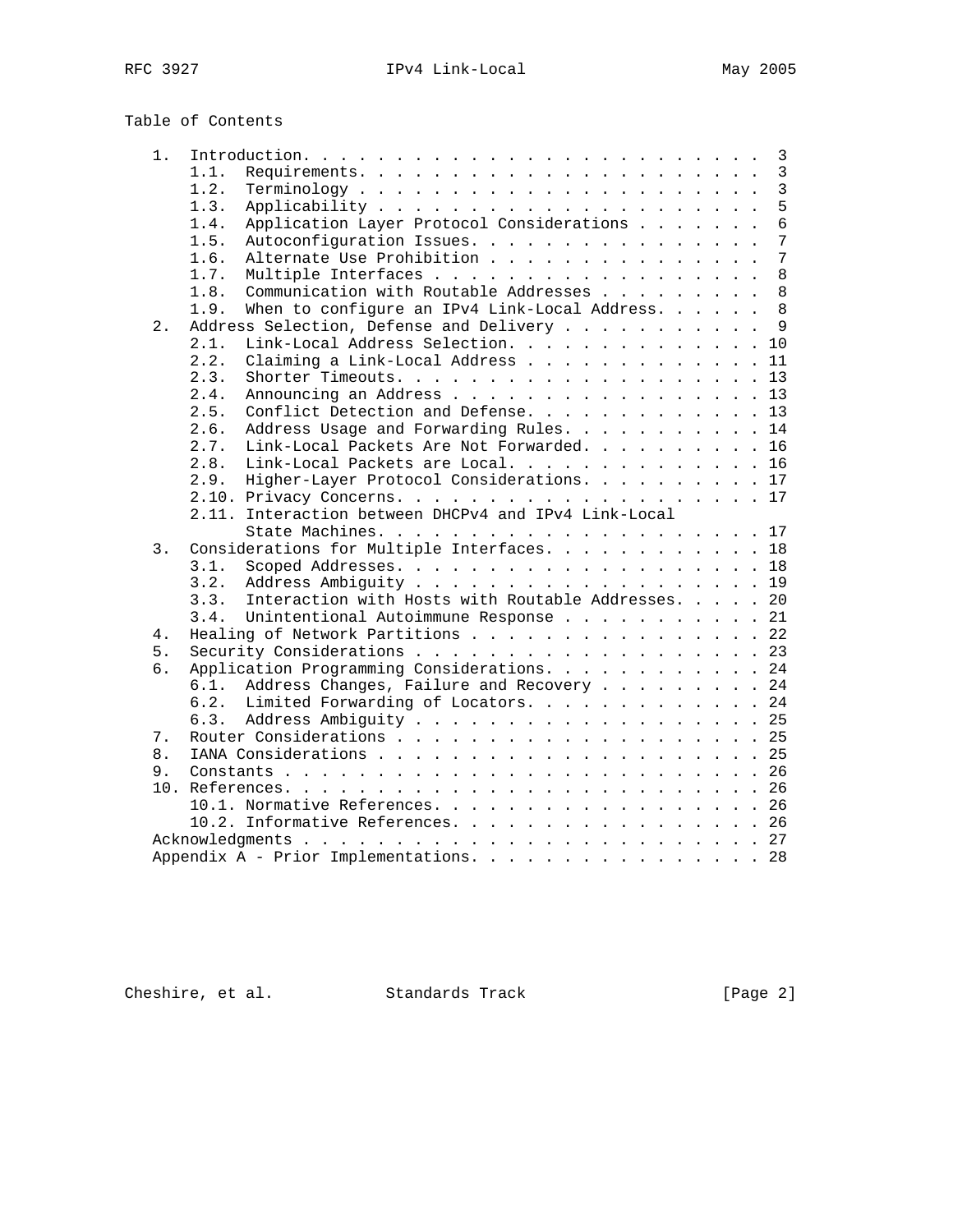# 1. Introduction

 As the Internet Protocol continues to grow in popularity, it becomes increasingly valuable to be able to use familiar IP tools such as FTP not only for global communication, but for local communication as well. For example, two people with laptop computers supporting IEEE 802.11 Wireless LANs [802.11] may meet and wish to exchange files. It is desirable for these people to be able to use IP application software without the inconvenience of having to manually configure static IP addresses or set up a DHCP server [RFC2131].

 This document describes a method by which a host may automatically configure an interface with an IPv4 address in the 169.254/16 prefix that is valid for Link-Local communication on that interface. This is especially valuable in environments where no other configuration mechanism is available. The IPv4 prefix 169.254/16 is registered with the IANA for this purpose. Allocation of IPv6 Link-Local addresses is described in "IPv6 Stateless Address Autoconfiguration" [RFC2462].

 Link-Local communication using IPv4 Link-Local addresses is only suitable for communication with other devices connected to the same physical (or logical) link. Link-Local communication using IPv4 Link-Local addresses is not suitable for communication with devices not directly connected to the same physical (or logical) link.

 Microsoft Windows 98 (and later) and Mac OS 8.5 (and later) already support this capability. This document standardizes usage, prescribing rules for how IPv4 Link-Local addresses are to be treated by hosts and routers. In particular, it describes how routers are to behave when receiving packets with IPv4 Link-Local addresses in the source or destination address. With respect to hosts, it discusses claiming and defending addresses, maintaining Link-Local and routable IPv4 addresses on the same interface, and multi-homing issues.

## 1.1. Requirements

 The key words "MUST", "MUST NOT", "REQUIRED", "SHALL", "SHALL NOT", "SHOULD", "SHOULD NOT", "RECOMMENDED", "MAY", and "OPTIONAL" in this document are to be interpreted as described in "Key words for use in RFCs" [RFC2119].

## 1.2. Terminology

 This document describes Link-Local addressing, for IPv4 communication between two hosts on a single link. A set of hosts is considered to be "on the same link", if:

Cheshire, et al. Standards Track [Page 3]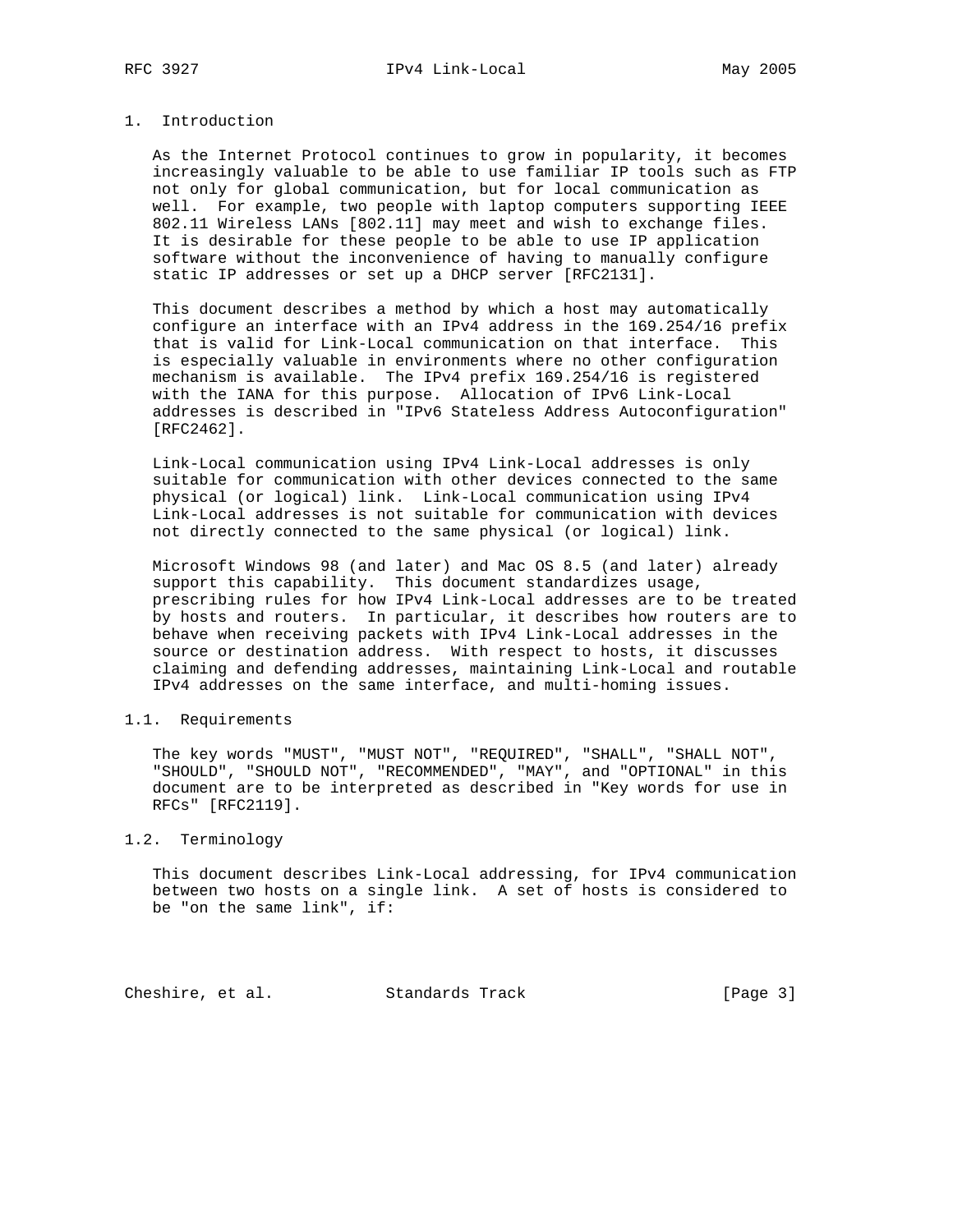- when any host A from that set sends a packet to any other host B in that set, using unicast, multicast, or broadcast, the entire link-layer packet payload arrives unmodified, and
- a broadcast sent over that link by any host from that set of hosts can be received by every other host in that set

 The link-layer \*header\* may be modified, such as in Token Ring Source Routing [802.5], but not the link-layer \*payload\*. In particular, if any device forwarding a packet modifies any part of the IP header or IP payload then the packet is no longer considered to be on the same link. This means that the packet may pass through devices such as repeaters, bridges, hubs or switches and still be considered to be on the same link for the purpose of this document, but not through a device such as an IP router that decrements the TTL or otherwise modifies the IP header.

 This document uses the term "routable address" to refer to all valid unicast IPv4 addresses outside the 169.254/16 prefix that may be forwarded via routers. This includes all global IP addresses and private addresses such as Net 10/8 [RFC1918], but not loopback addresses such as 127.0.0.1.

 Wherever this document uses the term "host" when describing use of IPv4 Link-Local addresses, the text applies equally to routers when they are the source of or intended destination of packets containing IPv4 Link-Local source or destination addresses.

 Wherever this document uses the term "sender IP address" or "target IP address" in the context of an ARP packet, it is referring to the fields of the ARP packet identified in the ARP specification [RFC826] as "ar\$spa" (Sender Protocol Address) and "ar\$tpa" (Target Protocol Address) respectively. For the usage of ARP described in this document, each of these fields always contains an IP address.

 In this document, the term "ARP Probe" is used to refer to an ARP Request packet, broadcast on the local link, with an all-zero 'sender IP address'. The 'sender hardware address' MUST contain the hardware address of the interface sending the packet. The 'target hardware address' field is ignored and SHOULD be set to all zeroes. The 'target IP address' field MUST be set to the address being probed.

 In this document, the term "ARP Announcement" is used to refer to an ARP Request packet, broadcast on the local link, identical to the ARP Probe described above, except that both the sender and target IP address fields contain the IP address being announced.

Cheshire, et al. Standards Track [Page 4]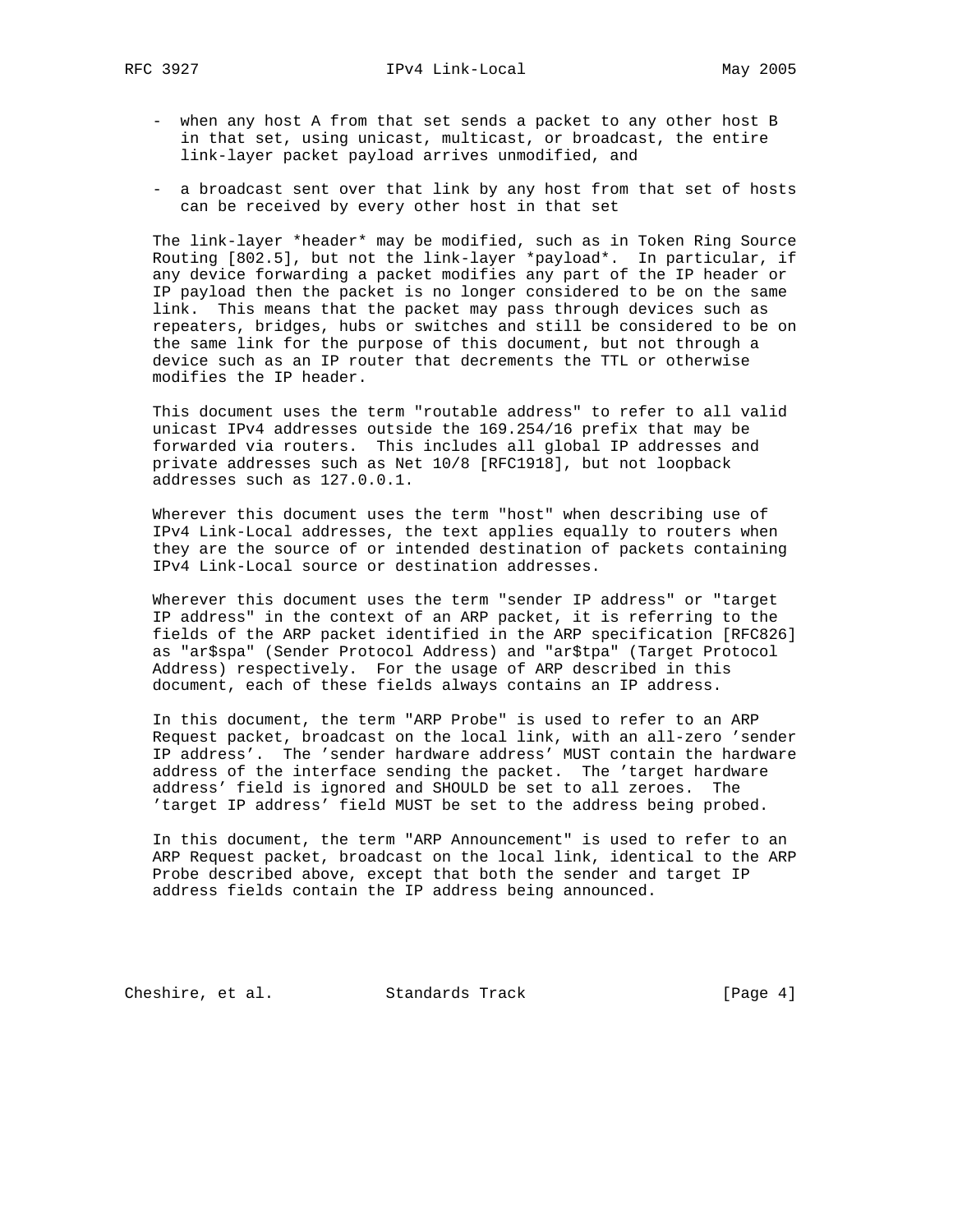Constants are introduced in all capital letters. Their values are given in Section 9.

1.3. Applicability

 This specification applies to all IEEE 802 Local Area Networks (LANs) [802], including Ethernet [802.3], Token-Ring [802.5] and IEEE 802.11 wireless LANs [802.11], as well as to other link-layer technologies that operate at data rates of at least 1 Mbps, have a round-trip latency of at most one second, and support ARP [RFC826]. Wherever this document uses the term "IEEE 802", the text applies equally to any of these network technologies.

 Link-layer technologies that support ARP but operate at rates below 1 Mbps or latencies above one second may need to specify different values for the following parameters:

- (a) the number of, and interval between, ARP probes, see PROBE\_NUM, PROBE\_MIN, PROBE\_MAX defined in Section 2.2.1
- (b) the number of, and interval between, ARP announcements, see ANNOUNCE\_NUM and ANNOUNCE\_INTERVAL defined in Section 2.4
- (c) the maximum rate at which address claiming may be attempted, see RATE\_LIMIT\_INTERVAL and MAX\_CONFLICTS defined in Section 2.2.1
- (d) the time interval between conflicting ARPs below which a host MUST reconfigure instead of attempting to defend its address, see DEFEND\_INTERVAL defined in Section 2.5

 Link-layer technologies that do not support ARP may be able to use other techniques for determining whether a particular IP address is currently in use. However, the application of claim-and-defend mechanisms to such networks is outside the scope of this document.

 This specification is intended for use with small ad hoc networks - a single link containing only a few hosts. Although 65024 IPv4 Link-Local addresses are available in principle, attempting to use all those addresses on a single link would result in a high probability of address conflicts, requiring a host to take an inordinate amount of time to find an available address.

 Network operators with more than 1300 hosts on a single link may want to consider dividing that single link into two or more subnets. A host connecting to a link that already has 1300 hosts, selecting an IPv4 Link-Local address at random, has a 98% chance of selecting an unused IPv4 Link-Local address on the first try. A host has a 99.96%

Cheshire, et al. Standards Track [Page 5]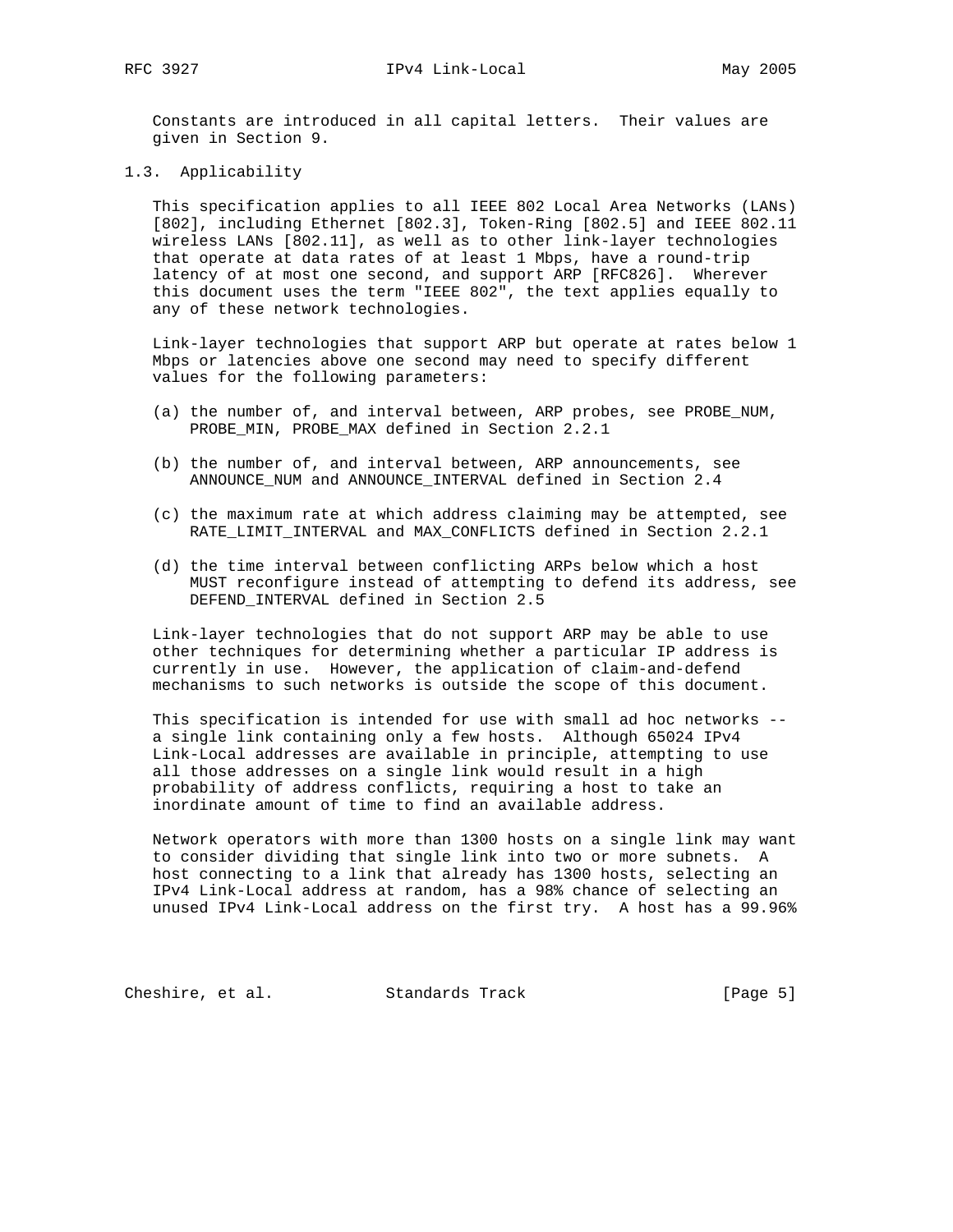chance of selecting an unused IPv4 Link-Local address within two tries. The probability that it will have to try more than ten times is about 1 in 10^17.

1.4. Application Layer Protocol Considerations

 IPv4 Link-Local addresses and their dynamic configuration have profound implications upon applications which use them. This is discussed in Section 6. Many applications fundamentally assume that addresses of communicating peers are routable, relatively unchanging and unique. These assumptions no longer hold with IPv4 Link-Local addresses, or a mixture of Link-Local and routable IPv4 addresses.

 Therefore while many applications will work properly with IPv4 Link- Local addresses, or a mixture of Link-Local and routable IPv4 addresses, others may do so only after modification, or will exhibit reduced or partial functionality.

 In some cases it may be infeasible for the application to be modified to operate under such conditions.

 IPv4 Link-Local addresses should therefore only be used where stable, routable addresses are not available (such as on ad hoc or isolated networks) or in controlled situations where these limitations and their impact on applications are understood and accepted. This document does not recommend that IPv4 Link-Local addresses and routable addresses be configured simultaneously on the same interface.

 Use of IPv4 Link-Local addresses in off-link communication is likely to cause application failures. This can occur within any application that includes embedded addresses, if an IPv4 Link-Local address is embedded when communicating with a host that is not on the link. Examples of applications that embed addresses include IPsec, Kerberos 4/5, FTP, RSVP, SMTP, SIP, X-Windows/Xterm/Telnet, Real Audio, H.323, and SNMP [RFC3027].

 To preclude use of IPv4 Link-Local addresses in off-link communication, the following cautionary measures are advised:

 a. IPv4 Link-Local addresses MUST NOT be configured in the DNS. Mapping from IPv4 addresses to host names is conventionally done by issuing DNS queries for names of the form, "x.x.x.x.in-addr.arpa." When used for link-local addresses, which have significance only on the local link, it is inappropriate to send such DNS queries beyond the local link. DNS clients MUST NOT send DNS queries for any name that falls within the "254.169.in-addr.arpa." domain.

Cheshire, et al. Standards Track [Page 6]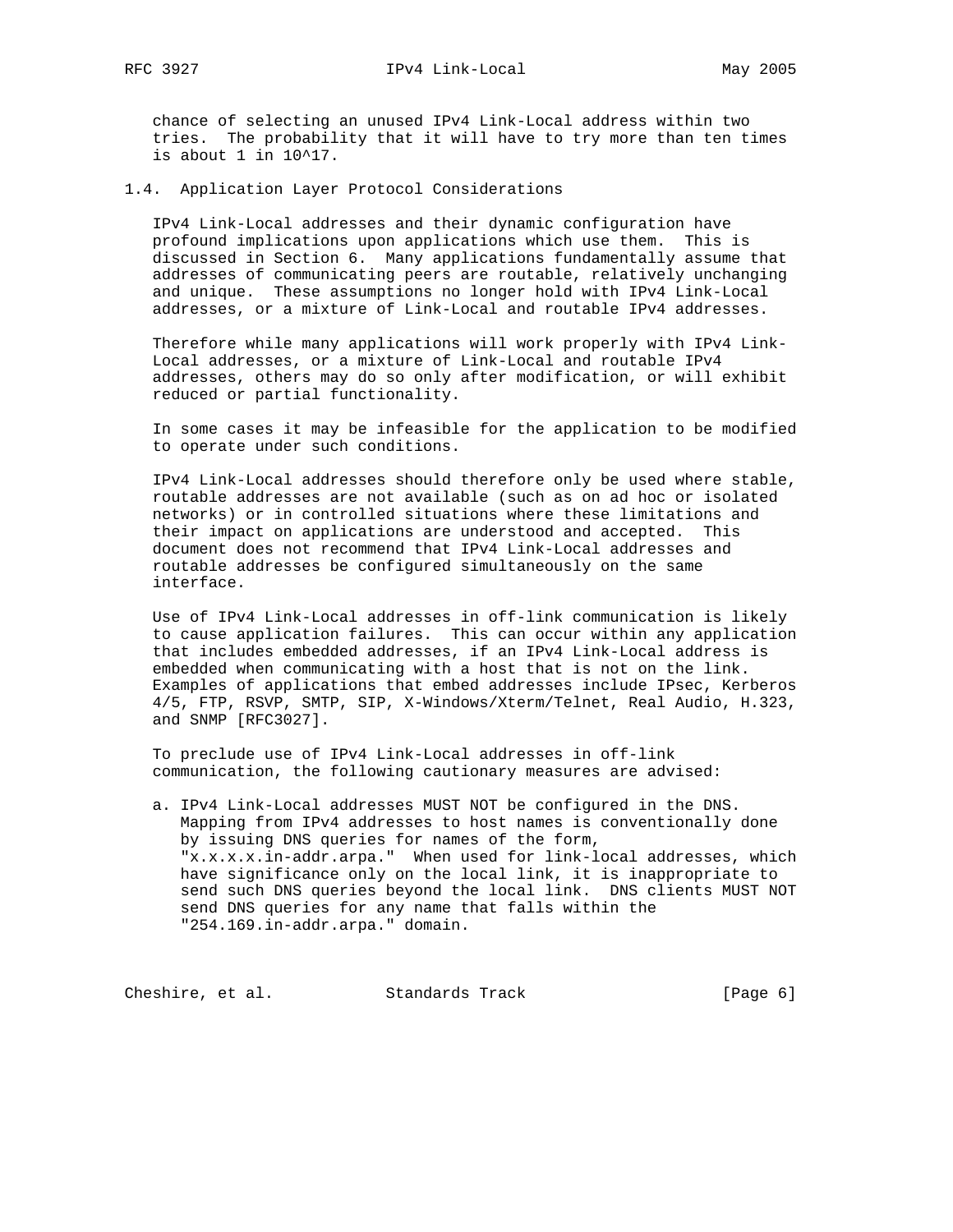DNS recursive name servers receiving queries from non-compliant clients for names within the "254.169.in-addr.arpa." domain MUST by default return RCODE 3, authoritatively asserting that no such name exists in the Domain Name System.

- b. Names that are globally resolvable to routable addresses should be used within applications whenever they are available. Names that are resolvable only on the local link (such as through use of protocols such as Link Local Multicast Name Resolution [LLMNR]) MUST NOT be used in off-link communication. IPv4 addresses and names that can only be resolved on the local link SHOULD NOT be forwarded beyond the local link. IPv4 Link-Local addresses SHOULD only be sent when a Link-Local address is used as the source and/or destination address. This strong advice should hinder limited scope addresses and names from leaving the context in which they apply.
- c. If names resolvable to globally routable addresses are not available, but the globally routable addresses are, they should be used instead of IPv4 Link-Local addresses.

#### 1.5. Autoconfiguration Issues

 Implementations of IPv4 Link-Local address autoconfiguration MUST expect address conflicts, and MUST be prepared to handle them gracefully by automatically selecting a new address whenever a conflict is detected, as described in Section 2. This requirement to detect and handle address conflicts applies during the entire period that a host is using a 169.254/16 IPv4 Link-Local address, not just during initial interface configuration. For example, address conflicts can occur well after a host has completed booting if two previously separate networks are joined, as described in Section 4.

1.6. Alternate Use Prohibition

 Note that addresses in the 169.254/16 prefix SHOULD NOT be configured manually or by a DHCP server. Manual or DHCP configuration may cause a host to use an address in the 169.254/16 prefix without following the special rules regarding duplicate detection and automatic configuration that pertain to addresses in this prefix. While the DHCP specification [RFC2131] indicates that a DHCP client SHOULD probe a newly received address with ARP, this is not mandatory. Similarly, while the DHCP specification recommends that a DHCP server SHOULD probe an address using an ICMP Echo Request before allocating it, this is also not mandatory, and even if the server does this, IPv4 Link-Local addresses are not routable, so a DHCP server not directly connected to a link cannot detect whether a host on that link is already using the desired IPv4 Link-Local address.

Cheshire, et al. Standards Track [Page 7]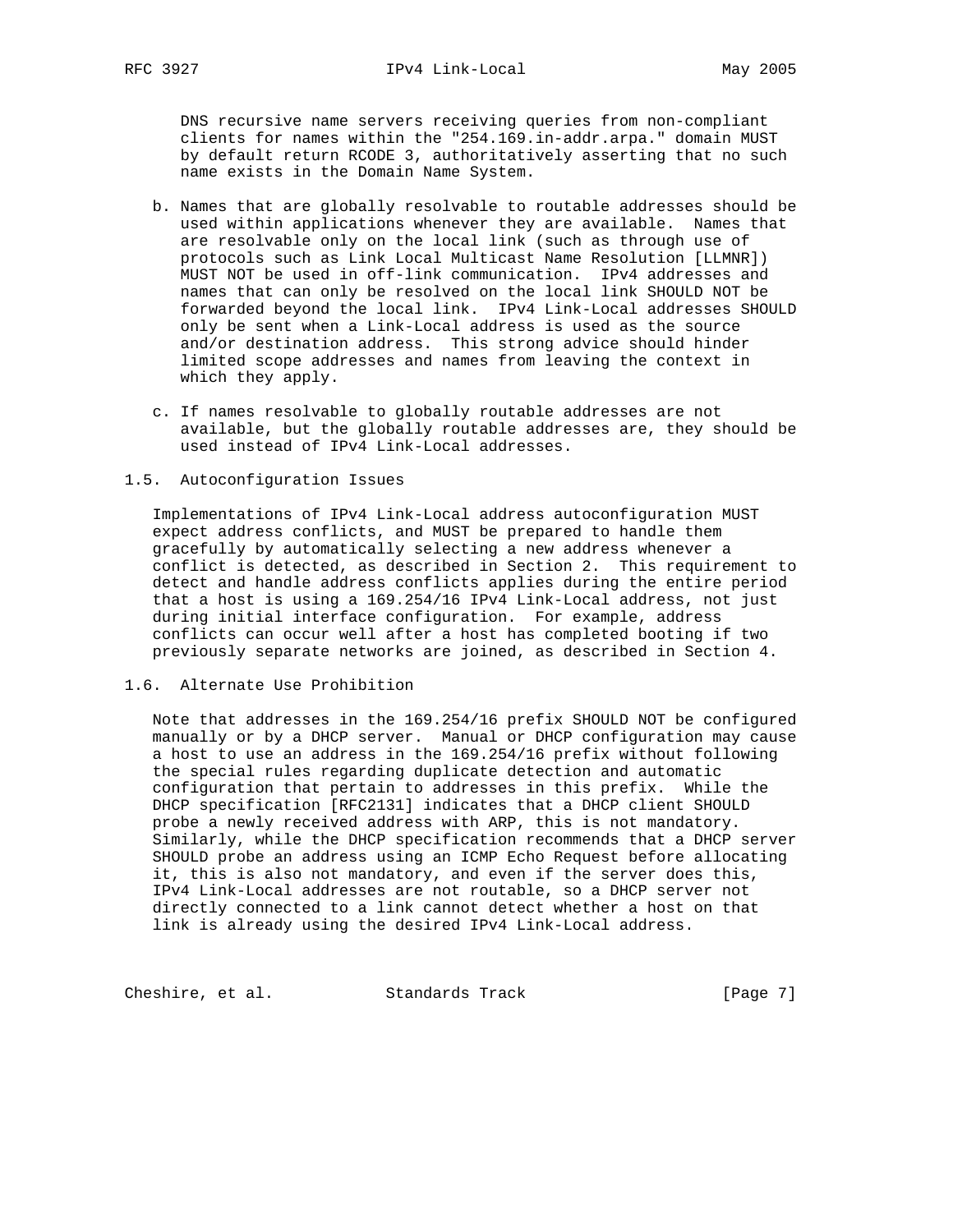Administrators wishing to configure their own local addresses (using manual configuration, a DHCP server, or any other mechanism not described in this document) should use one of the existing private address prefixes [RFC1918], not the 169.254/16 prefix.

#### 1.7. Multiple Interfaces

 Additional considerations apply to hosts that support more than one active interface where one or more of these interfaces support IPv4 Link-Local address configuration. These considerations are discussed in Section 3.

1.8. Communication with Routable Addresses

 There will be cases when devices with a configured Link-Local address will need to communicate with a device with a routable address configured on the same physical link, and vice versa. The rules in Section 2.6 allow this communication.

 This allows, for example, a laptop computer with only a routable address to communicate with web servers world-wide using its globally-routable address while at the same time printing those web pages on a local printer that has only an IPv4 Link-Local address.

1.9. When to configure an IPv4 Link-Local address

 Having addresses of multiple different scopes assigned to an interface, with no adequate way to determine in what circumstances each address should be used, leads to complexity for applications and confusion for users. A host with an address on a link can communicate with all other devices on that link, whether those devices use Link-Local addresses, or routable addresses. For these reasons, a host SHOULD NOT have both an operable routable address and an IPv4 Link-Local address configured on the same interface. The term "operable address" is used to mean an address which works effectively for communication in the current network context (see below). When an operable routable address is available on an interface, the host SHOULD NOT also assign an IPv4 Link-Local address on that interface. However, during the transition (in either direction) between using routable and IPv4 Link-Local addresses both MAY be in use at once subject to these rules:

 1. The assignment of an IPv4 Link-Local address on an interface is based solely on the state of the interface, and is independent of any other protocols such as DHCP. A host MUST NOT alter its behavior and use of other protocols such as DHCP because the host has assigned an IPv4 Link-Local address to an interface.

Cheshire, et al. Standards Track [Page 8]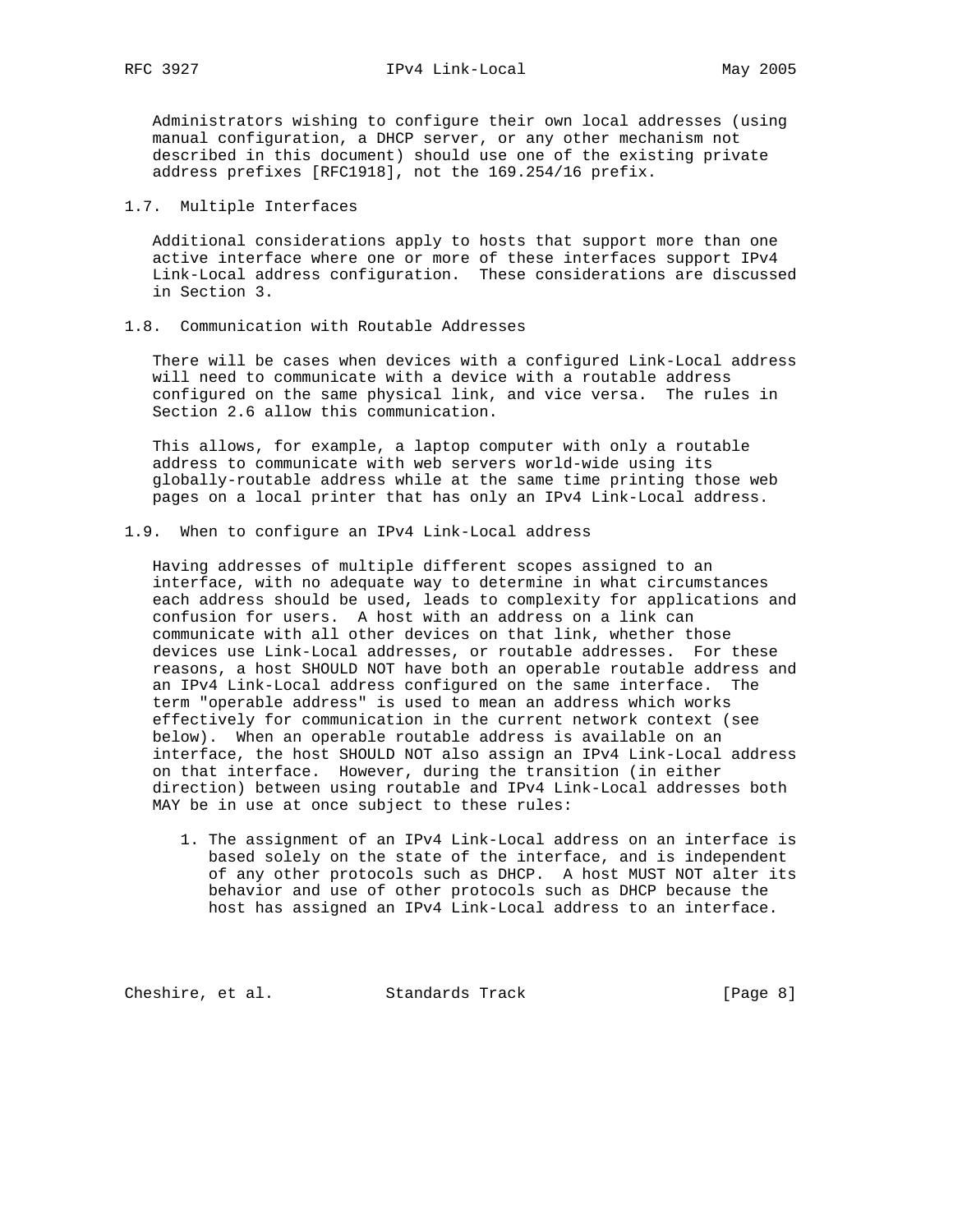- 2. If a host finds that an interface that was previously configured with an IPv4 Link-Local address now has an operable routable address available, the host MUST use the routable address when initiating new communications, and MUST cease advertising the availability of the IPv4 Link-Local address through whatever mechanisms that address had been made known to others. The host SHOULD continue to use the IPv4 Link-Local address for communications already underway, and MAY continue to accept new communications addressed to the IPv4 Link-Local address. Ways in which an operable routable address might become available on an interface include:
	- \* Manual configuration
	- \* Address assignment through DHCP
	- \* Roaming of the host to a network on which a previously assigned address becomes operable
- 3. If a host finds that an interface no longer has an operable routable address available, the host MAY identify a usable IPv4 Link-Local address (as described in section 2) and assign that address to the interface. Ways in which an operable routable address might cease to be available on an interface include:
	- \* Removal of the address from the interface through manual configuration
	- \* Expiration of the lease on the address assigned through DHCP
	- \* Roaming of the host to a new network on which the address is no longer operable.

 The determination by the system of whether an address is "operable" is not clear cut and many changes in the system context (e.g., router changes) may affect the operability of an address. In particular roaming of a host from one network to another is likely - but not certain -- to change the operability of a configured address but detecting such a move is not always trivial.

 "Detection of Network Attachment (DNA) in IPv4" [DNAv4] provides further discussion of address assignment and operability determination.

2. Address Selection, Defense and Delivery

 The following section explains the IPv4 Link-Local address selection algorithm, how IPv4 Link-Local addresses are defended, and how IPv4 packets with IPv4 Link-Local addresses are delivered.

Cheshire, et al. Standards Track [Page 9]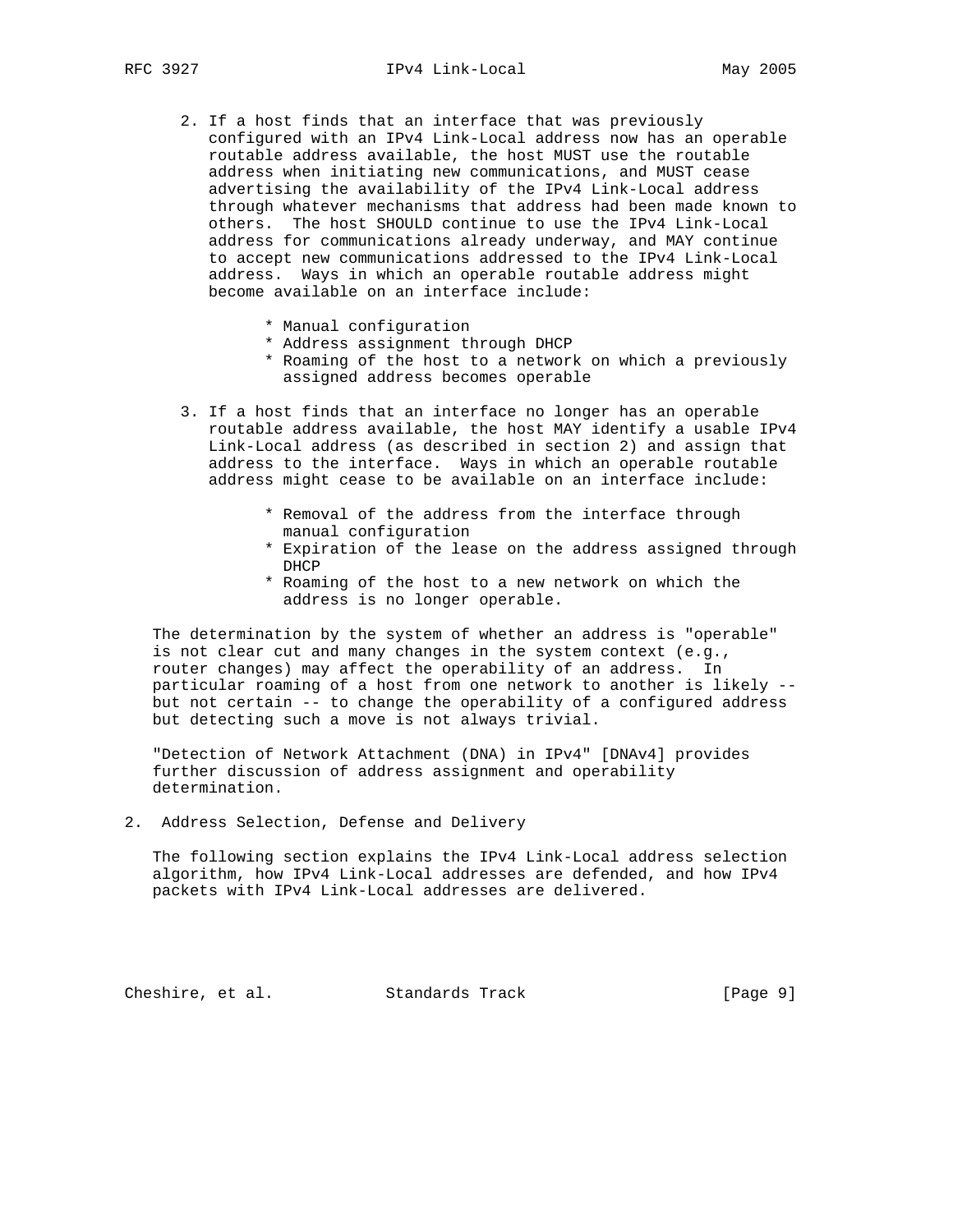RFC 3927 **IPv4** Link-Local May 2005

 Windows and Mac OS hosts that already implement Link-Local IPv4 address auto-configuration are compatible with the rules presented in this section. However, should any interoperability problem be discovered, this document, not any prior implementation, defines the standard.

## 2.1. Link-Local Address Selection

 When a host wishes to configure an IPv4 Link-Local address, it selects an address using a pseudo-random number generator with a uniform distribution in the range from 169.254.1.0 to 169.254.254.255 inclusive.

 The IPv4 prefix 169.254/16 is registered with the IANA for this purpose. The first 256 and last 256 addresses in the 169.254/16 prefix are reserved for future use and MUST NOT be selected by a host using this dynamic configuration mechanism.

 The pseudo-random number generation algorithm MUST be chosen so that different hosts do not generate the same sequence of numbers. If the host has access to persistent information that is different for each host, such as its IEEE 802 MAC address, then the pseudo-random number generator SHOULD be seeded using a value derived from this information. This means that even without using any other persistent storage, a host will usually select the same IPv4 Link-Local address each time it is booted, which can be convenient for debugging and other operational reasons. Seeding the pseudo-random number generator using the real-time clock or any other information which is (or may be) identical in every host is NOT suitable for this purpose, because a group of hosts that are all powered on at the same time might then all generate the same sequence, resulting in a never ending series of conflicts as the hosts move in lock-step through exactly the same pseudo-random sequence, conflicting on every address they probe.

 Hosts that are equipped with persistent storage MAY, for each interface, record the IPv4 address they have selected. On booting, hosts with a previously recorded address SHOULD use that address as their first candidate when probing. This increases the stability of addresses. For example, if a group of hosts are powered off at night, then when they are powered on the next morning they will all resume using the same addresses, instead of picking different addresses and potentially having to resolve conflicts that arise.

Cheshire, et al. Standards Track [Page 10]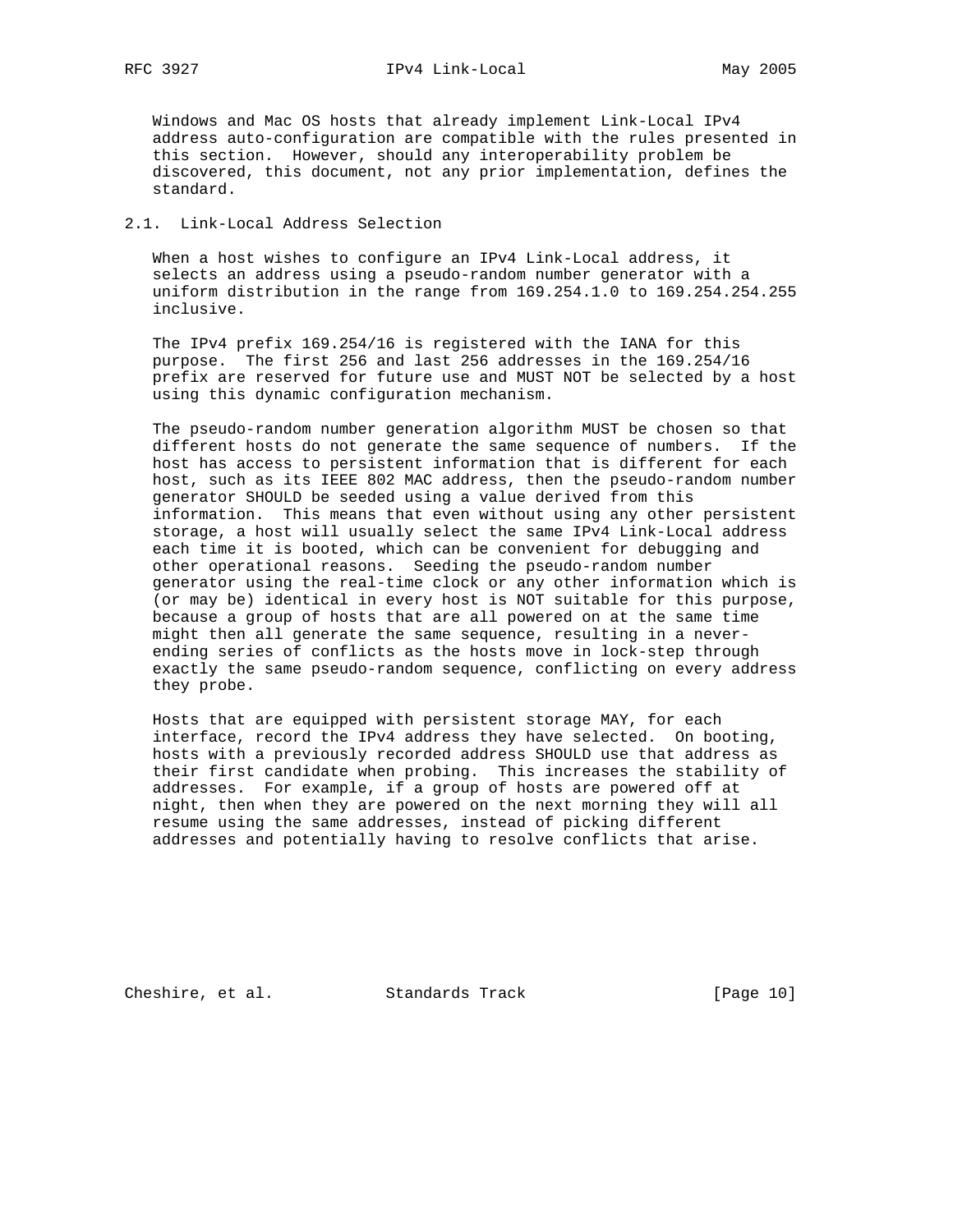## 2.2. Claiming a Link-Local Address

 After it has selected an IPv4 Link-Local address, a host MUST test to see if the IPv4 Link-Local address is already in use before beginning to use it. When a network interface transitions from an inactive to an active state, the host does not have knowledge of what IPv4 Link- Local addresses may currently be in use on that link, since the point of attachment may have changed or the network interface may have been inactive when a conflicting address was claimed.

 Were the host to immediately begin using an IPv4 Link-Local address which is already in use by another host, this would be disruptive to that other host. Since it is possible that the host has changed its point of attachment, a routable address may be obtainable on the new network, and therefore it cannot be assumed that an IPv4 Link-Local address is to be preferred.

 Before using the IPv4 Link-Local address (e.g., using it as the source address in an IPv4 packet, or as the Sender IPv4 address in an ARP packet) a host MUST perform the probing test described below to achieve better confidence that using the IPv4 Link-Local address will not cause disruption.

Examples of events that involve an interface becoming active include:

 Reboot/startup Wake from sleep (if network interface was inactive during sleep) Bringing up previously inactive network interface IEEE 802 hardware link-state change (appropriate for the media type and security mechanisms which apply) indicates that an interface has become active. Association with a wireless base station or ad hoc network.

 A host MUST NOT perform this check periodically as a matter of course. This would be a waste of network bandwidth, and is unnecessary due to the ability of hosts to passively discover conflicts, as described in Section 2.5.

# 2.2.1. Probe details

 On a link-layer such as IEEE 802 that supports ARP, conflict detection is done using ARP probes. On link-layer technologies that do not support ARP other techniques may be available for determining whether a particular IPv4 address is currently in use. However, the application of claim-and-defend mechanisms to such networks is outside the scope of this document.

Cheshire, et al. Standards Track [Page 11]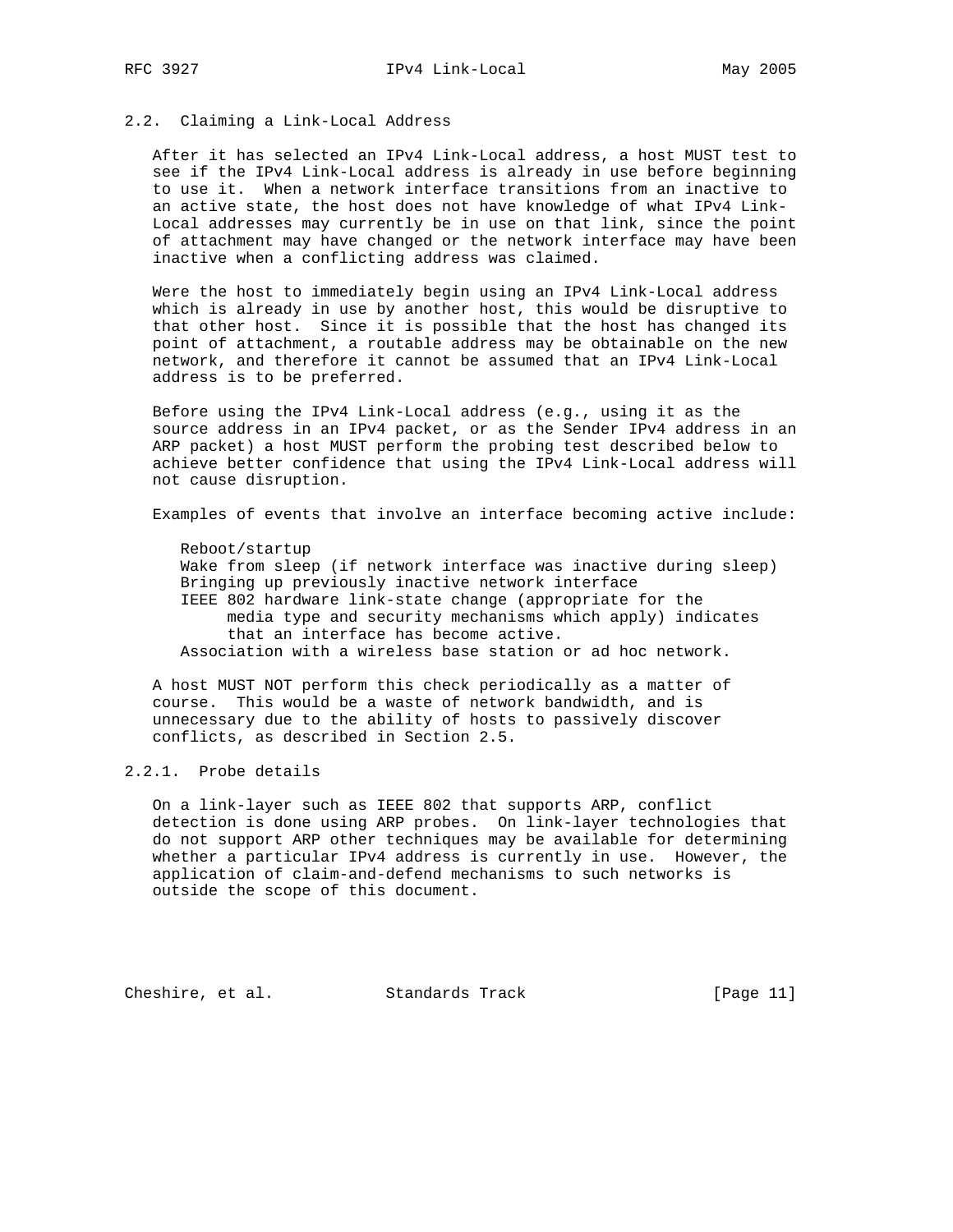A host probes to see if an address is already in use by broadcasting an ARP Request for the desired address. The client MUST fill in the 'sender hardware address' field of the ARP Request with the hardware address of the interface through which it is sending the packet. The 'sender IP address' field MUST be set to all zeroes, to avoid polluting ARP caches in other hosts on the same link in the case where the address turns out to be already in use by another host. The 'target hardware address' field is ignored and SHOULD be set to all zeroes. The 'target IP address' field MUST be set to the address being probed. An ARP Request constructed this way with an all-zero 'sender IP address' is referred to as an "ARP Probe".

 When ready to begin probing, the host should then wait for a random time interval selected uniformly in the range zero to PROBE\_WAIT seconds, and should then send PROBE\_NUM probe packets, each of these probe packets spaced randomly, PROBE\_MIN to PROBE\_MAX seconds apart. If during this period, from the beginning of the probing process until ANNOUNCE\_WAIT seconds after the last probe packet is sent, the host receives any ARP packet (Request \*or\* Reply) on the interface where the probe is being performed where the packet's 'sender IP address' is the address being probed for, then the host MUST treat this address as being in use by some other host, and MUST select a new pseudo-random address and repeat the process. In addition, if during this period the host receives any ARP Probe where the packet's 'target IP address' is the address being probed for, and the packet's 'sender hardware address' is not the hardware address of the interface the host is attempting to configure, then the host MUST similarly treat this as an address conflict and select a new address as above. This can occur if two (or more) hosts attempt to configure the same IPv4 Link-Local address at the same time.

 A host should maintain a counter of the number of address conflicts it has experienced in the process of trying to acquire an address, and if the number of conflicts exceeds MAX\_CONFLICTS then the host MUST limit the rate at which it probes for new addresses to no more than one new address per RATE\_LIMIT\_INTERVAL. This is to prevent catastrophic ARP storms in pathological failure cases, such as a rogue host that answers all ARP probes, causing legitimate hosts to go into an infinite loop attempting to select a usable address.

 If, by ANNOUNCE\_WAIT seconds after the transmission of the last ARP Probe no conflicting ARP Reply or ARP Probe has been received, then the host has successfully claimed the desired IPv4 Link-Local address.

Cheshire, et al. Standards Track [Page 12]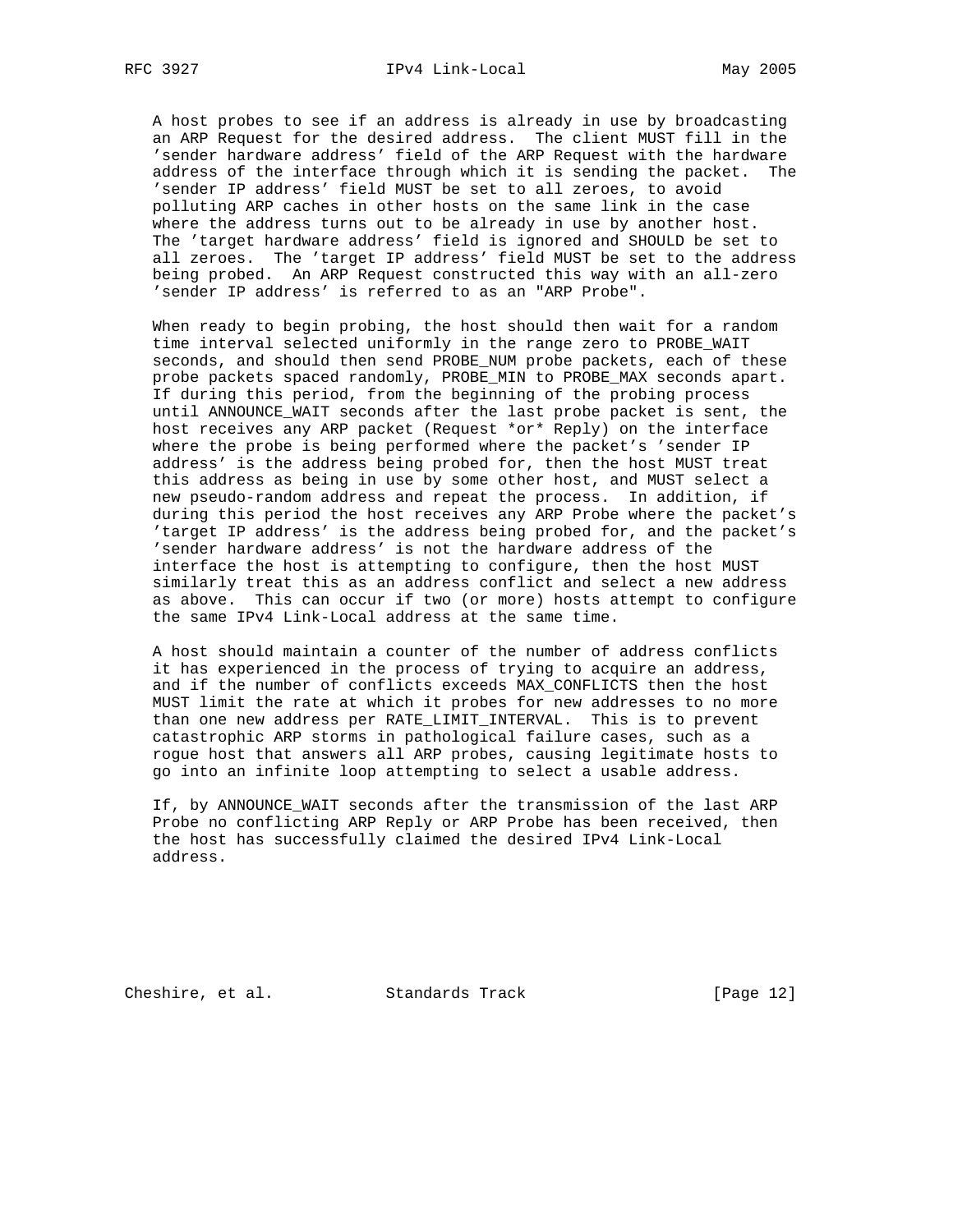Network technologies may emerge for which shorter delays are appropriate than those required by this document. A subsequent IETF publication may be produced providing guidelines for different values for PROBE\_WAIT, PROBE\_NUM, PROBE\_MIN and PROBE\_MAX on those technologies.

## 2.4. Announcing an Address

 Having probed to determine a unique address to use, the host MUST then announce its claimed address by broadcasting ANNOUNCE\_NUM ARP announcements, spaced ANNOUNCE\_INTERVAL seconds apart. An ARP announcement is identical to the ARP Probe described above, except that now the sender and target IP addresses are both set to the host's newly selected IPv4 address. The purpose of these ARP announcements is to make sure that other hosts on the link do not have stale ARP cache entries left over from some other host that may previously have been using the same address.

#### 2.5. Conflict Detection and Defense

 Address conflict detection is not limited to the address selection phase, when a host is sending ARP probes. Address conflict detection is an ongoing process that is in effect for as long as a host is using an IPv4 Link-Local address. At any time, if a host receives an ARP packet (request \*or\* reply) on an interface where the 'sender IP address' is the IP address the host has configured for that interface, but the 'sender hardware address' does not match the hardware address of that interface, then this is a conflicting ARP packet, indicating an address conflict.

 A host MUST respond to a conflicting ARP packet as described in either (a) or (b) below:

 (a) Upon receiving a conflicting ARP packet, a host MAY elect to immediately configure a new IPv4 Link-Local address as described above, or

 (b) If a host currently has active TCP connections or other reasons to prefer to keep the same IPv4 address, and it has not seen any other conflicting ARP packets within the last DEFEND\_INTERVAL seconds, then it MAY elect to attempt to defend its address by recording the time that the conflicting ARP packet was received, and then broadcasting one single ARP announcement, giving its own IP and hardware addresses as the sender addresses of the ARP. Having done this, the host can then continue to use the address normally without any further special action. However, if this is not the first

Cheshire, et al. Standards Track [Page 13]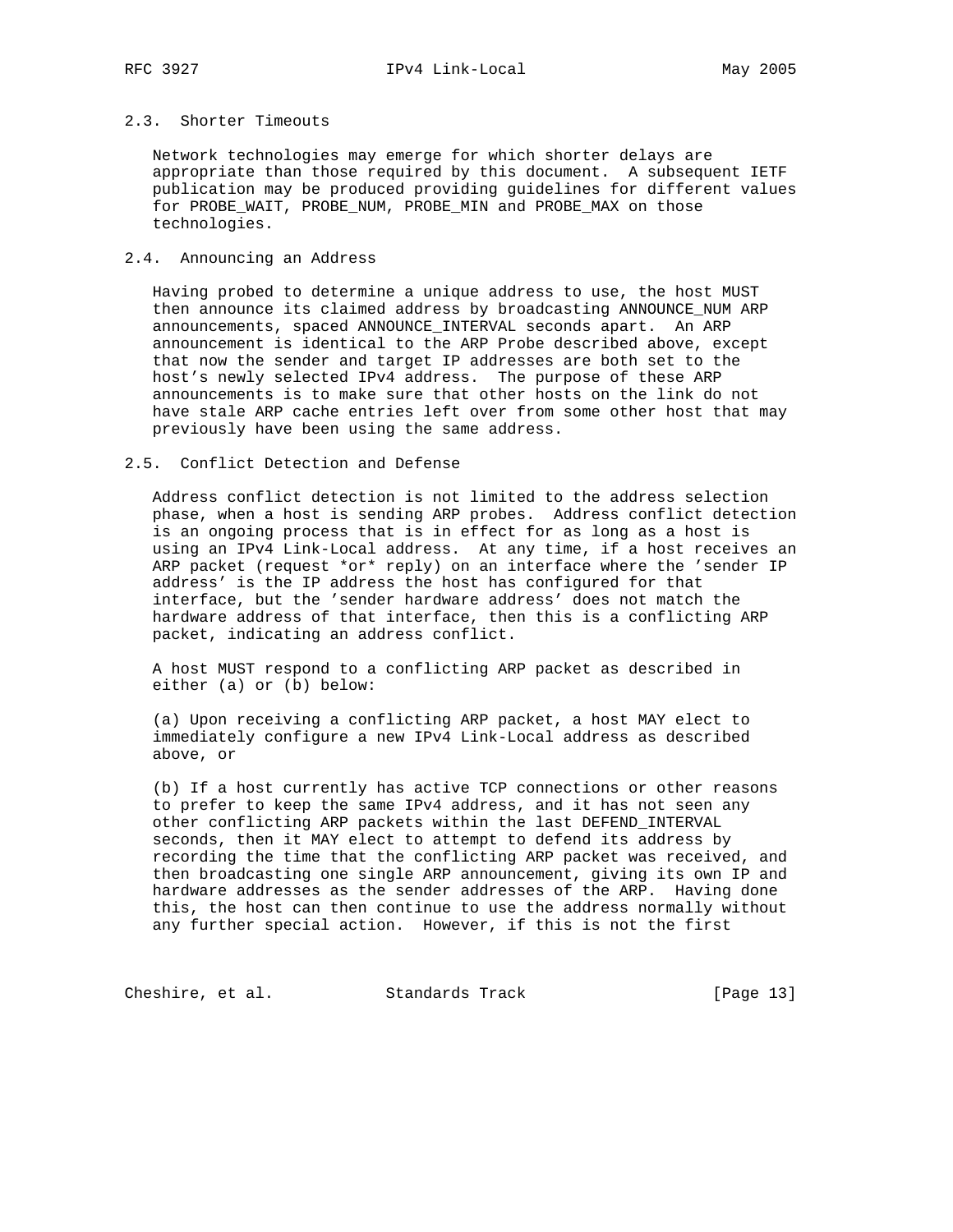conflicting ARP packet the host has seen, and the time recorded for the previous conflicting ARP packet is recent, within DEFEND\_INTERVAL seconds, then the host MUST immediately cease using this address and configure a new IPv4 Link-Local address as described above. This is necessary to ensure that two hosts do not get stuck in an endless loop with both hosts trying to defend the same address.

 A host MUST respond to conflicting ARP packets as described in either (a) or (b) above. A host MUST NOT ignore conflicting ARP packets.

 Forced address reconfiguration may be disruptive, causing TCP connections to be broken. However, it is expected that such disruptions will be rare, and if inadvertent address duplication happens, then disruption of communication is inevitable, no matter how the addresses were assigned. It is not possible for two different hosts using the same IP address on the same network to operate reliably.

 Before abandoning an address due to a conflict, hosts SHOULD actively attempt to reset any existing connections using that address. This mitigates some security threats posed by address reconfiguration, as discussed in Section 5.

 Immediately configuring a new address as soon as the conflict is detected is the best way to restore useful communication as quickly as possible. The mechanism described above of broadcasting a single ARP announcement to defend the address mitigates the problem somewhat, by helping to improve the chance that one of the two conflicting hosts may be able to retain its address.

 All ARP packets (\*replies\* as well as requests) that contain a Link- Local 'sender IP address' MUST be sent using link-layer broadcast instead of link-layer unicast. This aids timely detection of duplicate addresses. An example illustrating how this helps is given in Section 4.

#### 2.6. Address Usage and Forwarding Rules

 A host implementing this specification has additional rules to conform to, whether or not it has an interface configured with an IPv4 Link-Local address.

#### 2.6.1. Source Address Usage

 Since each interface on a host may have an IPv4 Link-Local address in addition to zero or more other addresses configured by other means (e.g., manually or via a DHCP server), a host may have to make a

Cheshire, et al. Standards Track [Page 14]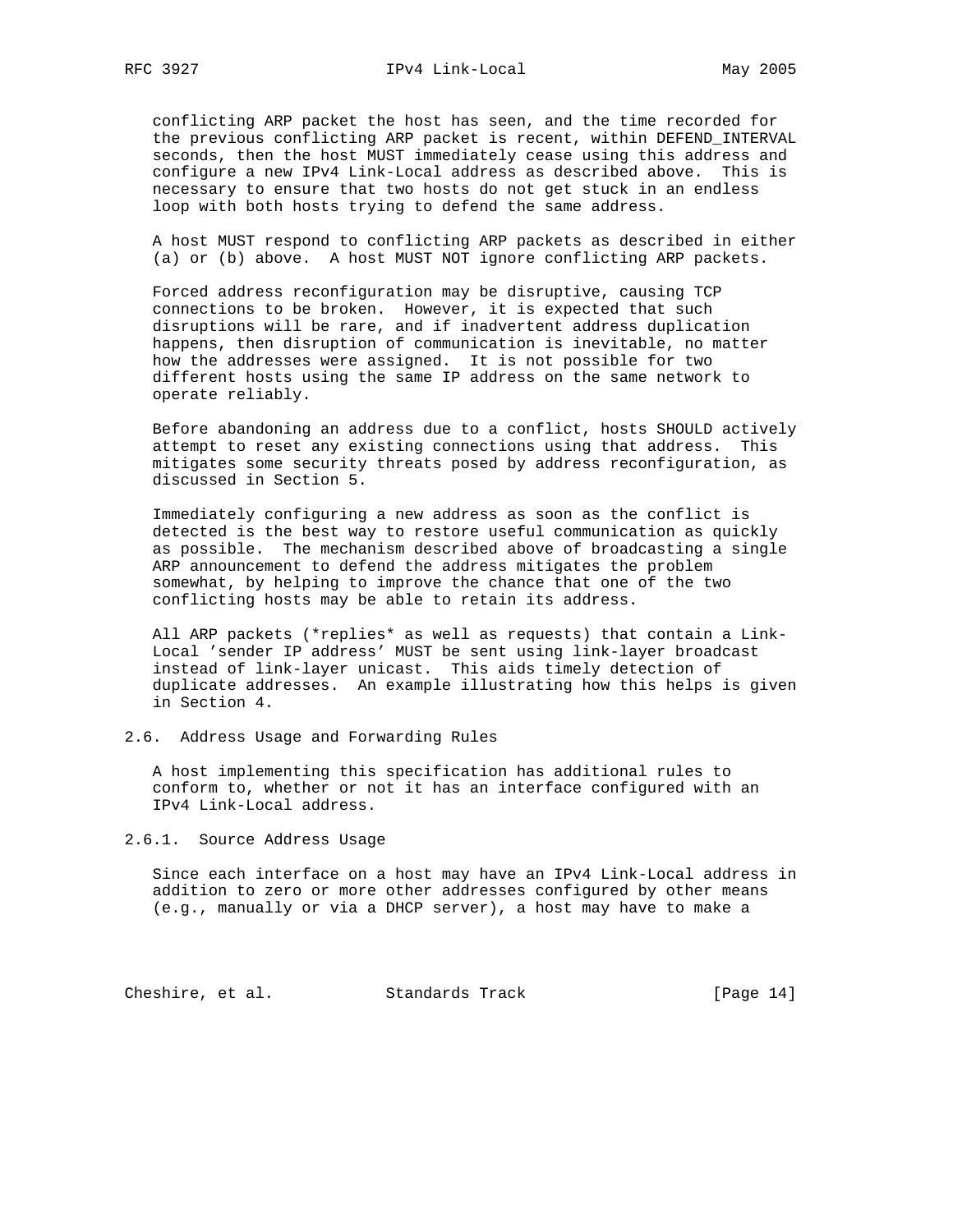choice about what source address to use when it sends a packet or initiates a TCP connection.

 Where both an IPv4 Link-Local and a routable address are available on the same interface, the routable address should be preferred as the source address for new communications, but packets sent from or to the IPv4 Link-Local address are still delivered as expected. The IPv4 Link-Local address may continue to be used as a source address in communications where switching to a preferred address would cause communications failure because of the requirements of an upper-layer protocol (e.g., an existing TCP connection). For more details, see Section 1.7.

 A multi-homed host needs to select an outgoing interface whether or not the destination is an IPv4 Link-Local address. Details of that process are beyond the scope of this specification. After selecting an interface, the multi-homed host should send packets involving IPv4 Link-Local addresses as specified in this document, as if the selected interface were the host's only interface. See Section 3 for further discussion of multi-homed hosts.

## 2.6.2. Forwarding Rules

 Whichever interface is used, if the destination address is in the 169.254/16 prefix (excluding the address 169.254.255.255, which is the broadcast address for the Link-Local prefix), then the sender MUST ARP for the destination address and then send its packet directly to the destination on the same physical link. This MUST be done whether the interface is configured with a Link-Local or a routable IPv4 address.

 In many network stacks, achieving this functionality may be as simple as adding a routing table entry indicating that 169.254/16 is directly reachable on the local link. This approach will not work for routers or multi-homed hosts. Refer to section 3 for more discussion of multi-homed hosts.

 The host MUST NOT send a packet with an IPv4 Link-Local destination address to any router for forwarding.

 If the destination address is a unicast address outside the 169.254/16 prefix, then the host SHOULD use an appropriate routable IPv4 source address, if it can. If for any reason the host chooses to send the packet with an IPv4 Link-Local source address (e.g., no routable address is available on the selected interface), then it MUST ARP for the destination address and then send its packet, with

Cheshire, et al. Standards Track [Page 15]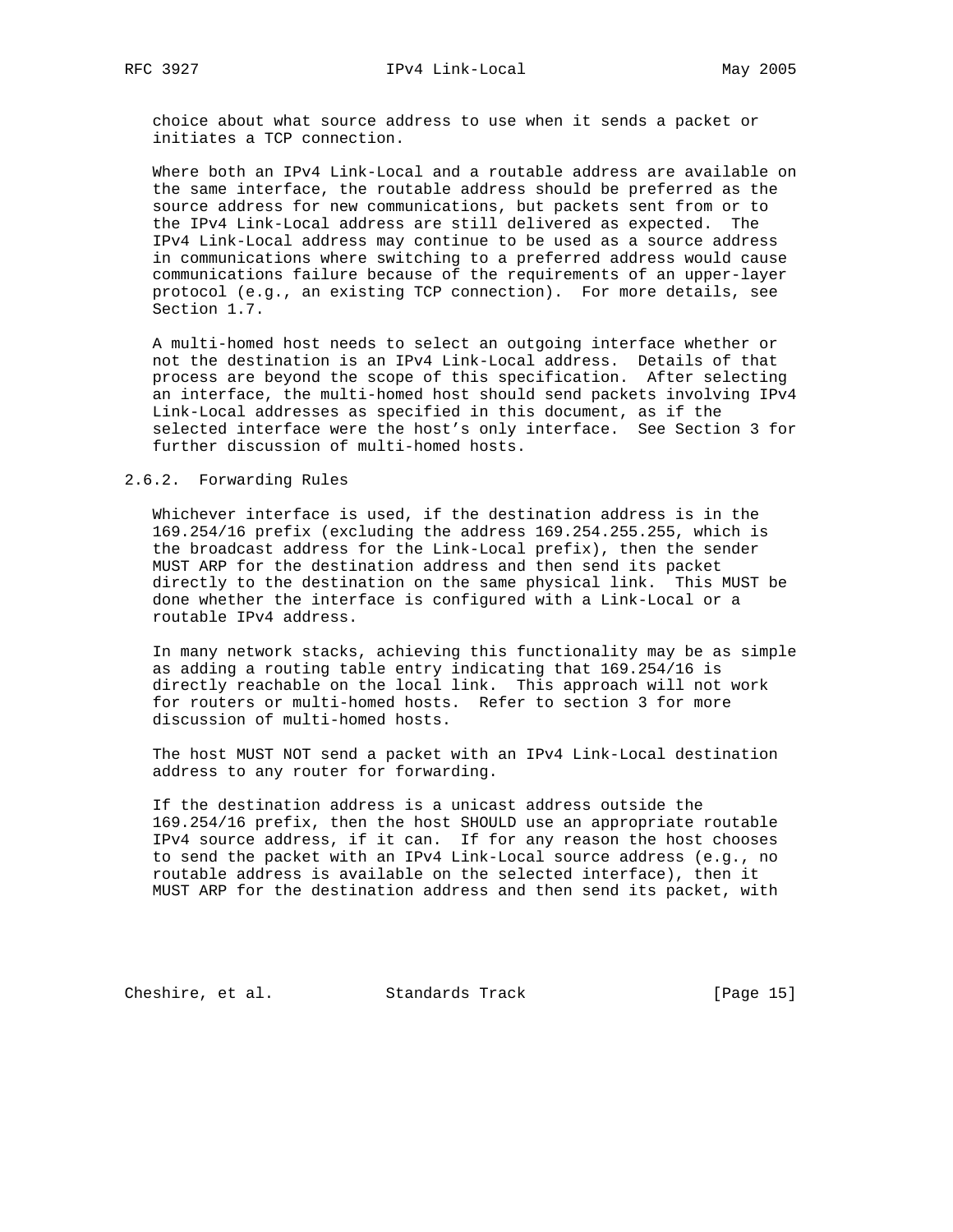an IPv4 Link-Local source address and a routable destination IPv4 address, directly to its destination on the same physical link. The host MUST NOT send the packet to any router for forwarding.

 In the case of a device with a single interface and only an Link- Local IPv4 address, this requirement can be paraphrased as "ARP for everything".

 In many network stacks, achieving this "ARP for everything" behavior may be as simple as having no primary IP router configured, having the primary IP router address configured to 0.0.0.0, or having the primary IP router address set to be the same as the host's own Link- Local IPv4 address. For suggested behavior in multi-homed hosts, see Section 3.

#### 2.7. Link-Local Packets Are Not Forwarded

 A sensible default for applications which are sending from an IPv4 Link-Local address is to explicitly set the IPv4 TTL to 1. This is not appropriate in all cases as some applications may require that the IPv4 TTL be set to other values.

 An IPv4 packet whose source and/or destination address is in the 169.254/16 prefix MUST NOT be sent to any router for forwarding, and any network device receiving such a packet MUST NOT forward it, regardless of the TTL in the IPv4 header. Similarly, a router or other host MUST NOT indiscriminately answer all ARP Requests for addresses in the 169.254/16 prefix. A router may of course answer ARP Requests for one or more IPv4 Link-Local address(es) that it has legitimately claimed for its own use according to the claim-and defend protocol described in this document.

 This restriction also applies to multicast packets. IPv4 packets with a Link-Local source address MUST NOT be forwarded outside the local link even if they have a multicast destination address.

# 2.8. Link-Local Packets are Local

 The non-forwarding rule means that hosts may assume that all 169.254/16 destination addresses are "on-link" and directly reachable. The 169.254/16 address prefix MUST NOT be subnetted. This specification utilizes ARP-based address conflict detection, which functions by broadcasting on the local subnet. Since such broadcasts are not forwarded, were subnetting to be allowed then address conflicts could remain undetected.

Cheshire, et al. Standards Track [Page 16]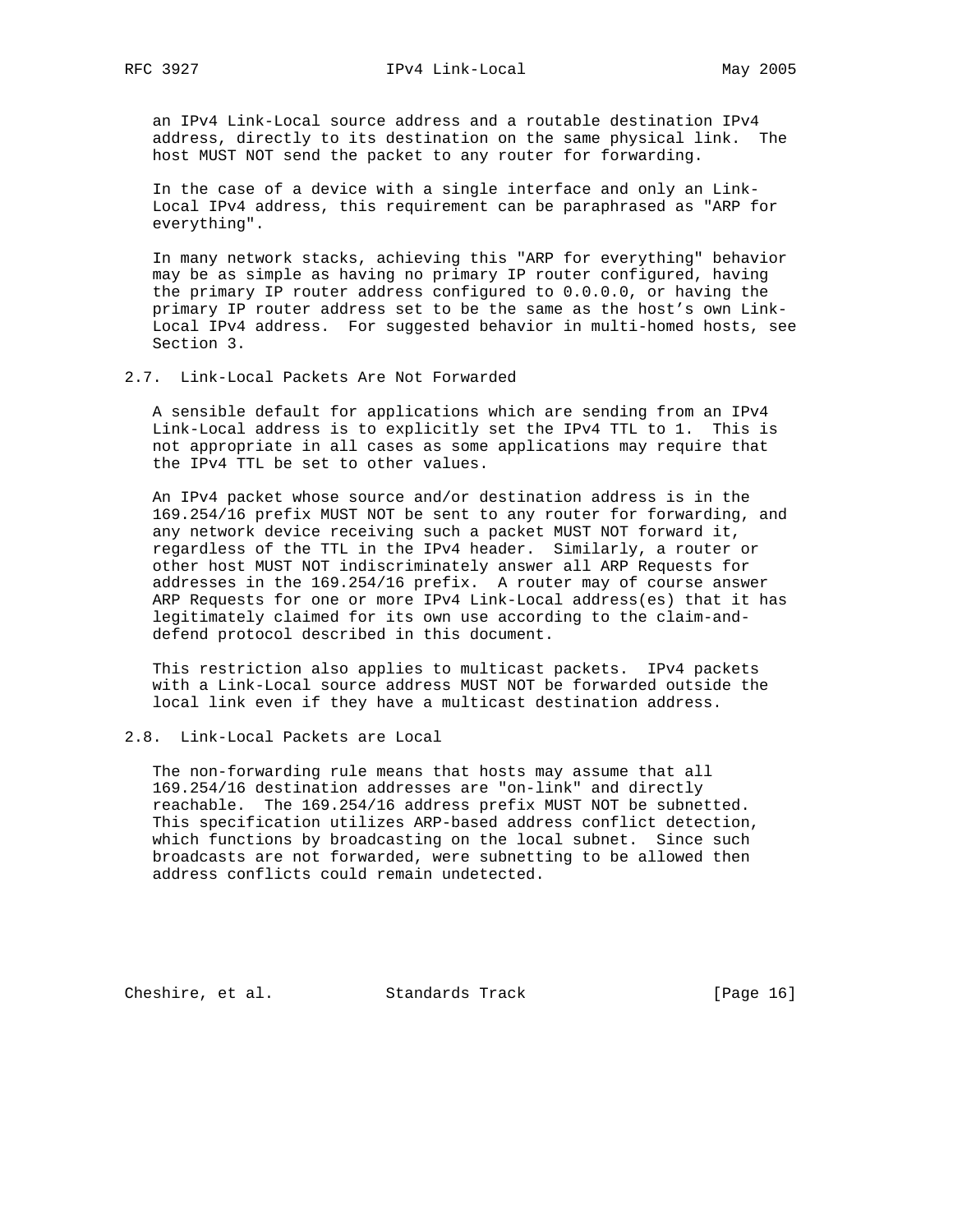RFC 3927 **IPv4** Link-Local May 2005

 This does not mean that Link-Local devices are forbidden from any communication outside the local link. IP hosts that implement both Link-Local and conventional routable IPv4 addresses may still use their routable addresses without restriction as they do today.

#### 2.9. Higher-Layer Protocol Considerations

Similar considerations apply at layers above IP.

 For example, designers of Web pages (including automatically generated web pages) SHOULD NOT contain links with embedded IPv4 Link-Local addresses if those pages are viewable from hosts outside the local link where the addresses are valid.

 As IPv4 Link-Local addresses may change at any time and have limited scope, IPv4 Link-Local addresses MUST NOT be stored in the DNS.

#### 2.10. Privacy Concerns

 Another reason to restrict leakage of IPv4 Link-Local addresses outside the local link is privacy concerns. If IPv4 Link-Local addresses are derived from a hash of the MAC address, some argue that they could be indirectly associated with an individual, and thereby used to track that individual's activities. Within the local link the hardware addresses in the packets are all directly observable, so as long as IPv4 Link-Local addresses don't leave the local link they provide no more information to an intruder than could be gained by direct observation of hardware addresses.

2.11. Interaction between DHCPv4 client and IPv4 Link-Local State Machines

 As documented in Appendix A, early implementations of IPv4 Link-Local have modified the DHCP state machine. Field experience shows that these modifications reduce the reliability of the DHCP service.

 A device that implements both IPv4 Link-Local and a DHCPv4 client should not alter the behavior of the DHCPv4 client to accommodate IPv4 Link-Local configuration. In particular configuration of an IPv4 Link-Local address, whether or not a DHCP server is currently responding, is not sufficient reason to unconfigure a valid DHCP lease, to stop the DHCP client from attempting to acquire a new IP address, to change DHCP timeouts or to change the behavior of the DHCP state machine in any other way.

 Further discussion of this issue is provided in "Detection of Network Attachment (DNA) in IPv4" [DNAv4].

Cheshire, et al. Standards Track [Page 17]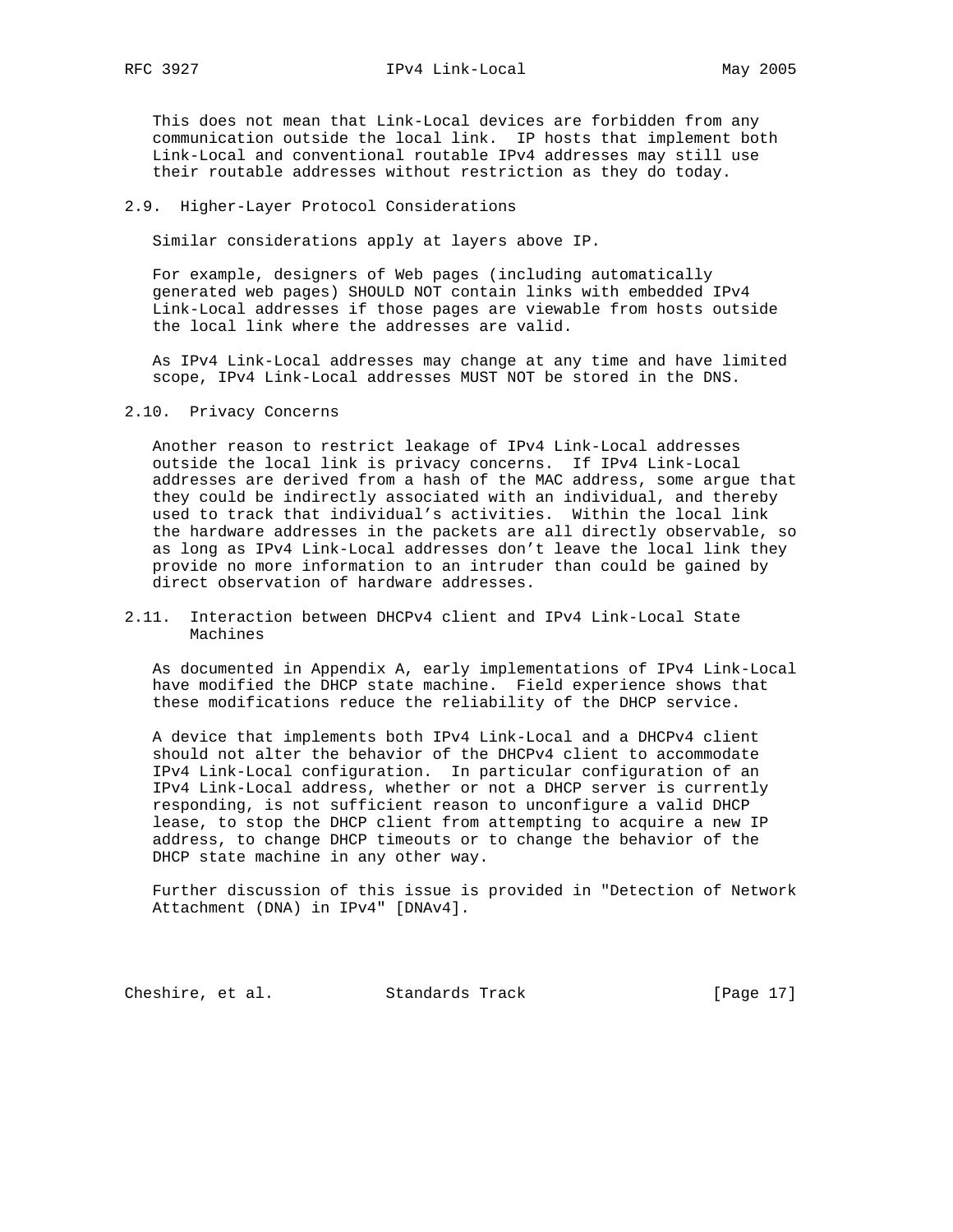# 3. Considerations for Multiple Interfaces

 The considerations outlined here also apply whenever a host has multiple IP addresses, whether or not it has multiple physical interfaces. Other examples of multiple interfaces include different logical endpoints (tunnels, virtual private networks etc.) and multiple logical networks on the same physical medium. This is often referred to as "multi-homing".

 Hosts which have more than one active interface and elect to implement dynamic configuration of IPv4 Link-Local addresses on one or more of those interfaces will face various problems. This section lists these problems but does no more than indicate how one might solve them. At the time of this writing, there is no silver bullet which solves these problems in all cases, in a general way. Implementors must think through these issues before implementing the protocol specified in this document on a system which may have more than one active interface as part of a TCP/IP stack capable of multi-homing.

#### 3.1. Scoped Addresses

 A host may be attached to more than one network at the same time. It would be nice if there was a single address space used in every network, but this is not the case. Addresses used in one network, be it a network behind a NAT or a link on which IPv4 Link-Local addresses are used, cannot be used in another network and have the same effect.

 It would also be nice if addresses were not exposed to applications, but they are. Most software using TCP/IP which await messages receives from any interface at a particular port number, for a particular transport protocol. Applications are generally only aware (and care) that they have received a message. The application knows the address of the sender to which the application will reply.

 The first scoped address problem is source address selection. A multi-homed host has more than one address. Which address should be used as the source address when sending to a particular destination? This question is usually answered by referring to a routing table, which expresses on which interface (with which address) to send, and how to send (should one forward to a router, or send directly). The choice is made complicated by scoped addresses because the address range in which the destination lies may be ambiguous. The table may not be able to yield a good answer. This problem is bound up with next-hop selection, which is discussed in Section 3.2.

Cheshire, et al. Standards Track [Page 18]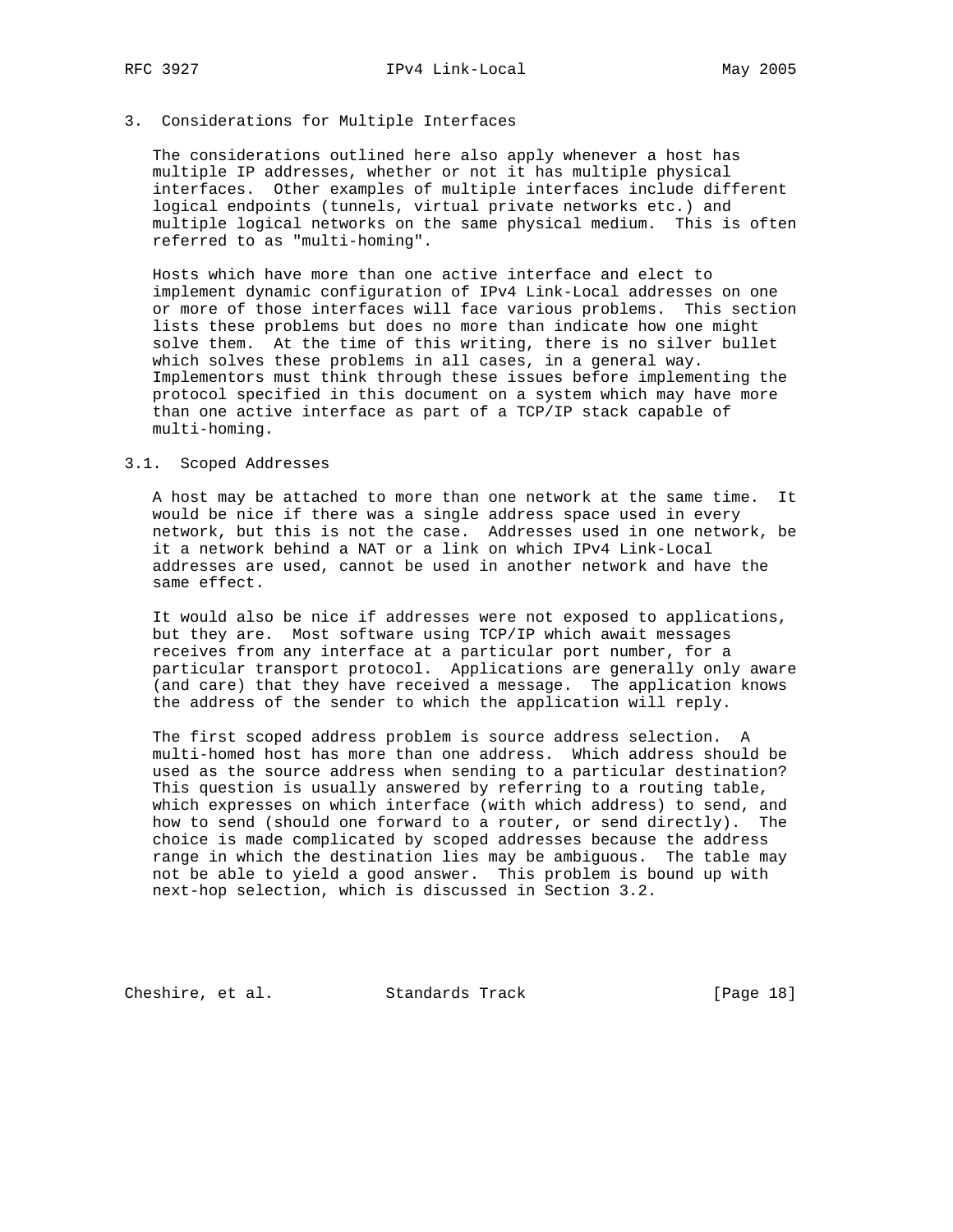The second scoped address problem arises from scoped parameters leaking outside their scope. This is discussed in Section 7.

 It is possible to overcome these problems. One way is to expose scope information to applications such that they are always aware of what scope a peer is in. This way, the correct interface could be selected, and a safe procedure could be followed with respect to forwarding addresses and other scoped parameters. There are other possible approaches. None of these methods have been standardized for IPv4 nor are they specified in this document. A good API design could mitigate the problems, either by exposing address scopes to 'scoped-address aware' applications or by cleverly encapsulating the scoping information and logic so that applications do the right thing without being aware of address scoping.

 An implementer could undertake to solve these problems, but cannot simply ignore them. With sufficient experience, it is hoped that specifications will emerge explaining how to overcome scoped address multi-homing problems.

#### 3.2. Address Ambiguity

 This is a core problem with respect to IPv4 Link-Local destination addresses being reachable on more than one interface. What should a host do when it needs to send to Link-Local destination L and L can be resolved using ARP on more than one link?

 Even if a Link-Local address can be resolved on only one link at a given moment, there is no guarantee that it will remain unambiguous in the future. Additional hosts on other interfaces may claim the address L as well.

 One possibility is to support this only in the case where the application specifically expresses which interface to send from.

 There is no standard or obvious solution to this problem. Existing application software written for the IPv4 protocol suite is largely incapable of dealing with address ambiguity. This does not preclude an implementer from finding a solution, writing applications which are able to use it, and providing a host which can support dynamic configuration of IPv4 Link-Local addresses on more than one interface. This solution will almost surely not be generally applicable to existing software and transparent to higher layers, however.

 Given that the IP stack must have the outbound interface associated with a packet that needs to be sent to a Link-Local destination address, interface selection must occur. The outbound interface

Cheshire, et al. Standards Track [Page 19]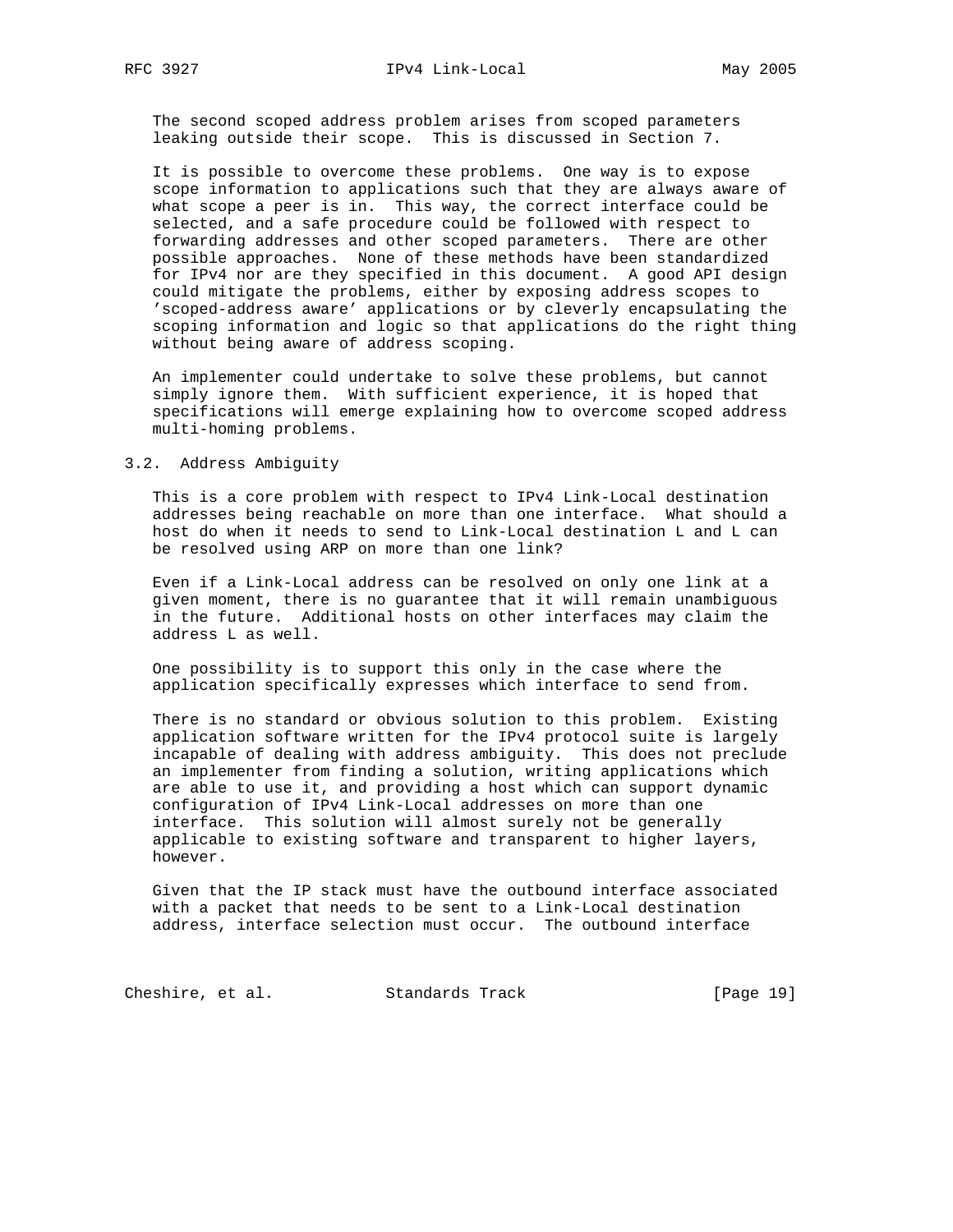cannot be derived from the packet's header parameters such as source or destination address (e.g., by using the forwarding table lookup). Therefore, outbound interface association must be done explicitly through other means. The specification does not stipulate those means.

## 3.3. Interaction with Hosts with Routable Addresses

 Attention is paid in this specification to transition from the use of IPv4 Link-Local addresses to routable addresses (see Section 1.5). The intention is to allow a host with a single interface to first support Link-Local configuration then gracefully transition to the use of a routable address. Since the host transitioning to the use of a routable address may temporarily have more than one address active, the scoped address issues described in Section 3.1 will apply. When a host acquires a routable address, it does not need to retain its Link-Local address for the purpose of communicating with other devices on the link that are themselves using only Link-Local addresses: any host conforming to this specification knows that regardless of source address an IPv4 Link-Local destination must be reached by forwarding directly to the destination, not via a router; it is not necessary for that host to have a Link-Local source address in order to send to a Link-Local destination address.

 A host with an IPv4 Link-Local address may send to a destination which does not have an IPv4 Link-Local address. If the host is not multi-homed, the procedure is simple and unambiguous: Using ARP and forwarding directly to on-link destinations is the default route. If the host is multi-homed, however, the routing policy is more complex, especially if one of the interfaces is configured with a routable address and the default route is (sensibly) directed at a router accessible through that interface. The following example illustrates this problem and provides a common solution to it.

> i1 +---------+ i2 i3 +-------+ ROUTER-------= HOST1 =---------= HOST2 | link1 +---------+ link2 +-------+

 In the figure above, HOST1 is connected to link1 and link2. Interface i1 is configured with a routable address, while i2 is an IPv4 Link-Local address. HOST1 has its default route set to ROUTER's address, through i1. HOST1 will route to destinations in 169.254/16 to i2, sending directly to the destination.

HOST2 has a configured (non-Link-Local) IPv4 address assigned to i3.

Cheshire, et al. Standards Track [Page 20]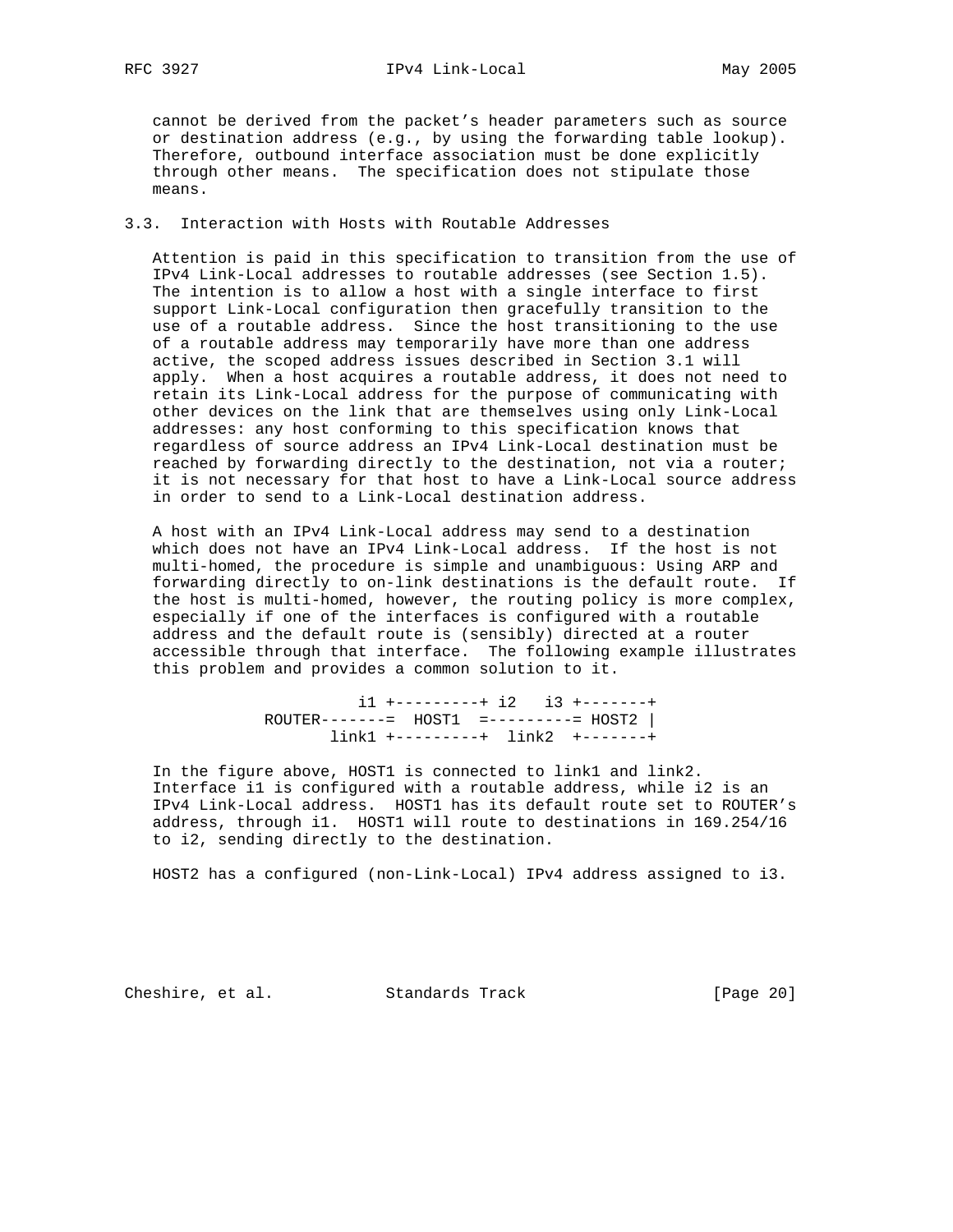Using a name resolution or service discovery protocol HOST1 can discover HOST2's address. Since HOST2's address is not in 169.254/16, HOST1's routing policy will send datagrams to HOST2 via i1, to the ROUTER. Unless there is a route from ROUTER to HOST2, the datagrams sent from HOST1 to HOST2 will not reach it.

 One solution to this problem is for a host to attempt to reach any host locally (using ARP) for which it receives an unreachable ICMP error message (ICMP message codes 0, 1, 6 or 7 [RFC792]). The host tries all its attached links in a round robin fashion. This has been implemented successfully for some IPv6 hosts, to circumvent exactly this problem. In terms of this example, HOST1 upon failing to reach HOST2 via the ROUTER, will attempt to forward to HOST2 via i2 and succeed.

 It may also be possible to overcome this problem using techniques described in section 3.2, or other means not discussed here. This specification does not provide a standard solution, nor does it preclude implementers from supporting multi-homed configurations, provided that they address the concerns in this section for the applications which will be supported on the host.

#### 3.4. Unintentional Autoimmune Response

 Care must be taken if a multi-homed host can support more than one interface on the same link, all of which support IPv4 Link-Local autoconfiguration. If these interfaces attempt to allocate the same address, they will defend the host against itself -- causing the claiming algorithm to fail. The simplest solution to this problem is to run the algorithm independently on each interface configured with IPv4 Link-Local addresses.

 In particular, ARP packets which appear to claim an address which is assigned to a specific interface, indicate conflict only if they are received on that interface and their hardware address is of some other interface.

 If a host has two interfaces on the same link, then claiming and defending on those interfaces must ensure that they end up with different addresses just as if they were on different hosts. Note that some of the ways a host may find itself with two interfaces on the same link may be unexpected and non-obvious, such as when a host has Ethernet and 802.11 wireless, but those two links are (possibly even without the knowledge of the host's user) bridged together.

Cheshire, et al. Standards Track [Page 21]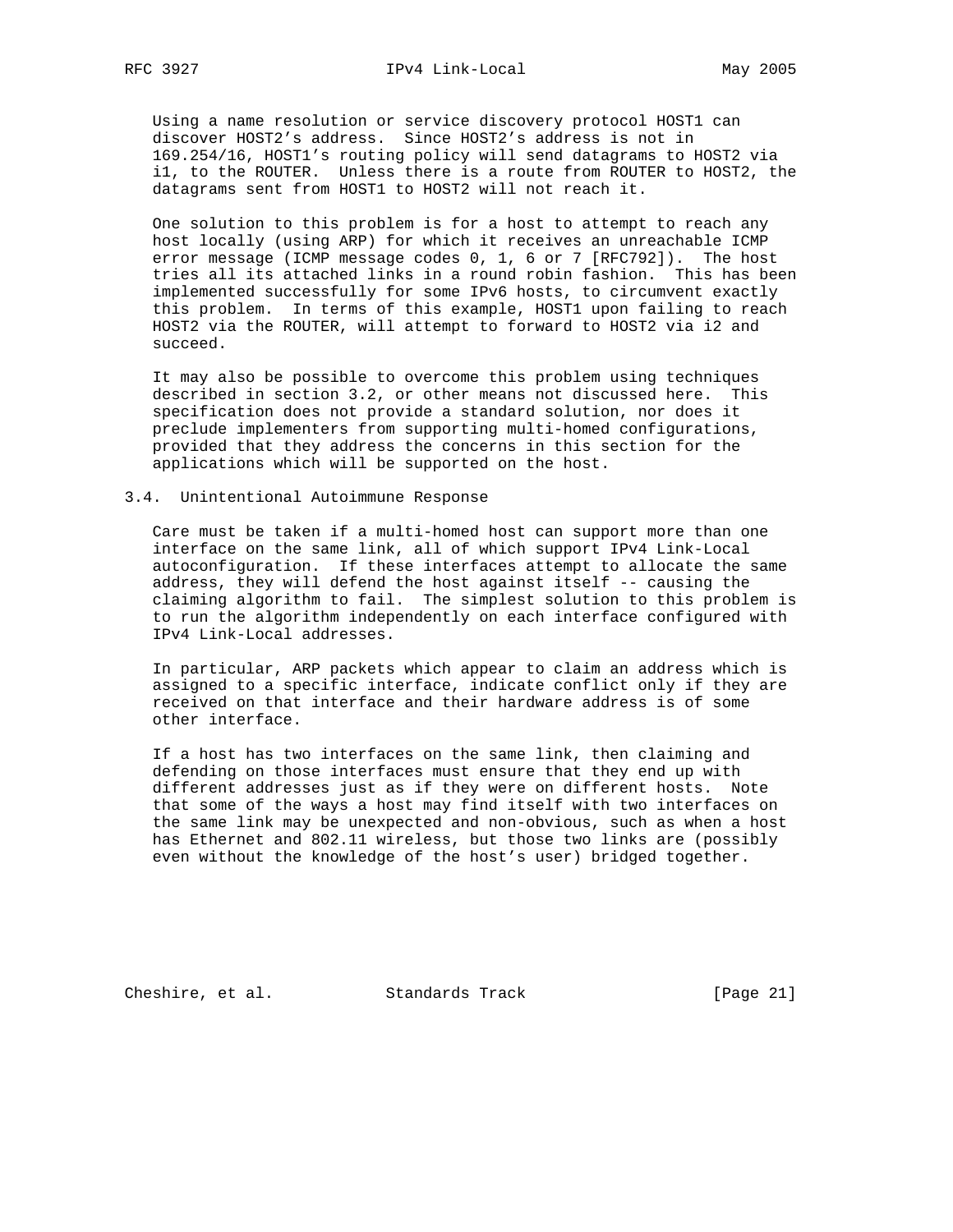## 4. Healing of Network Partitions

 Hosts on disjoint network links may configure the same IPv4 Link- Local address. If these separate network links are later joined or bridged together, then there may be two hosts which are now on the same link, trying to use the same address. When either host attempts to communicate with any other host on the network, it will at some point broadcast an ARP packet which will enable the hosts in question to detect that there is an address conflict.

 When these address conflicts are detected, the subsequent forced reconfiguration may be disruptive, causing TCP connections to be broken. However, it is expected that such disruptions will be rare. It should be relatively uncommon for networks to be joined while hosts on those networks are active. Also, 65024 addresses are available for IPv4 Link-Local use, so even when two small networks are joined, the chance of conflict for any given host is fairly small.

 When joining two large networks (defined as networks with a substantial number of hosts per segment) there is a greater chance of conflict. In such networks, it is likely that the joining of previously separated segments will result in one or more hosts needing to change their IPv4 Link-Local address, with subsequent loss of TCP connections. In cases where separation and re-joining is frequent, as in remotely bridged networks, this could prove disruptive. However, unless the number of hosts on the joined segments is very large, the traffic resulting from the join and subsequent address conflict resolution will be small.

 Sending ARP replies that have IPv4 Link-Local sender addresses via broadcast instead of unicast ensures that these conflicts can be detected as soon as they become potential problems, but no sooner. For example, if two disjoint network links are joined, where hosts A and B have both configured the same Link-Local address, X, they can remain in this state until A, B or some other host attempts to initiate communication. If some other host C now sends an ARP request for address X, and hosts A and B were to both reply with conventional unicast ARP replies, then host C might be confused, but A and B still wouldn't know there is a problem because neither would have seen the other's packet. Sending these replies via broadcast allows A and B to see each other's conflicting ARP packets and respond accordingly.

 Note that sending periodic gratuitous ARPs in an attempt to detect these conflicts sooner is not necessary, wastes network bandwidth, and may actually be detrimental. For example, if the network links were joined only briefly, and were separated again before any new

Cheshire, et al. Standards Track [Page 22]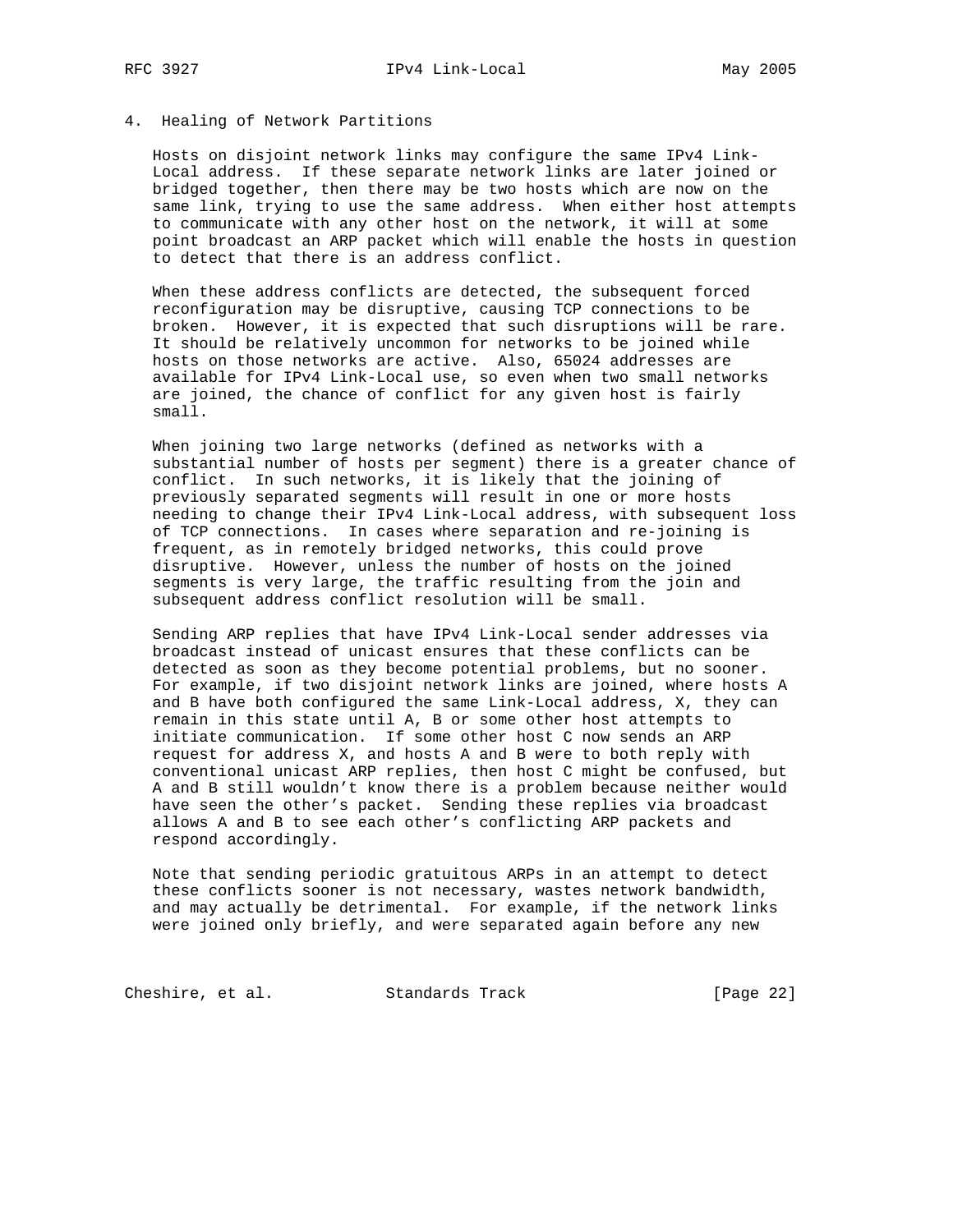communication involving A or B were initiated, then the temporary conflict would have been benign and no forced reconfiguration would have been required. Triggering an unnecessary forced reconfiguration in this case would not serve any useful purpose. Hosts SHOULD NOT send periodic gratuitous ARPs.

## 5. Security Considerations

 The use of IPv4 Link-Local Addresses may open a network host to new attacks. In particular, a host that previously did not have an IP address, and no IP stack running, was not susceptible to IP-based attacks. By configuring a working address, the host may now be vulnerable to IP-based attacks.

 The ARP protocol [RFC826] is insecure. A malicious host may send fraudulent ARP packets on the network, interfering with the correct operation of other hosts. For example, it is easy for a host to answer all ARP requests with replies giving its own hardware address, thereby claiming ownership of every address on the network.

 NOTE: There are certain kinds of local links, such as wireless LANs, that provide no physical security. Because of the existence of these links it would be very unwise for an implementer to assume that when a device is communicating only on the local link it can dispense with normal security precautions. Failure to implement appropriate security measures could expose users to considerable risks.

 A host implementing IPv4 Link-Local configuration has an additional vulnerability to selective reconfiguration and disruption. It is possible for an on-link attacker to issue ARP packets which would cause a host to break all its connections by switching to a new address. The attacker could force the host implementing IPv4 Link- Local configuration to select certain addresses, or prevent it from ever completing address selection. This is a distinct threat from that posed by spoofed ARPs, described in the preceding paragraph.

 Implementations and users should also note that a node that gives up an address and reconfigures, as required by section 2.5, allows the possibility that another node can easily and successfully hijack existing TCP connections.

 Implementers are advised that the Internet Protocol architecture expects every networked device or host must implement security which is adequate to protect the resources to which the device or host has access, including the network itself, against known or credible threats. Even though use of IPv4 Link-Local addresses may reduce the

Cheshire, et al. Standards Track [Page 23]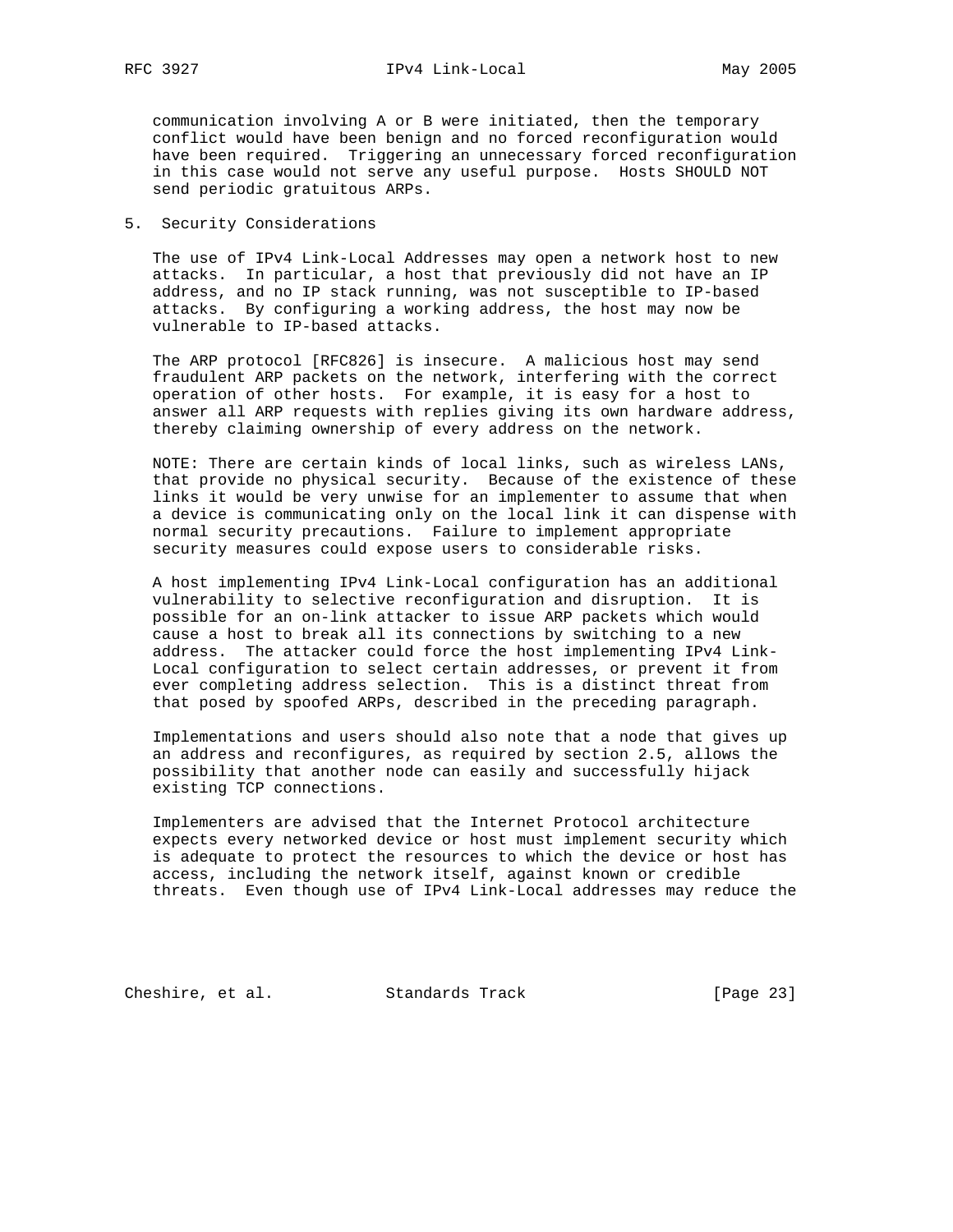number of threats to which a device is exposed, implementers of devices supporting the Internet Protocol must not assume that a customer's local network is free from security risks.

 While there may be particular kinds of devices, or particular environments, for which the security provided by the network is adequate to protect the resources that are accessible by the device, it would be misleading to make a general statement to the effect that the requirement to provide security is reduced for devices using IPv4 Link-Local addresses as a sole means of access.

 In all cases, whether or not IPv4 Link-Local addresses are used, it is necessary for implementers of devices supporting the Internet Protocol to analyze the known and credible threats to which a specific host or device might be subjected, and to the extent that it is feasible, to provide security mechanisms which ameliorate or reduce the risks associated with such threats.

6. Application Programming Considerations

 Use of IPv4 Link-Local autoconfigured addresses presents additional challenges to writers of applications and may result in existing application software failing.

6.1. Address Changes, Failure and Recovery

 IPv4 Link-Local addresses used by an application may change over time. Some application software encountering an address change will fail. For example, existing client TCP connections will be aborted, servers whose addresses change will have to be rediscovered, blocked reads and writes will exit with an error condition, and so on.

 Vendors producing application software which will be used on IP implementations supporting IPv4 Link-Local address configuration SHOULD detect and cope with address change events. Vendors producing IPv4 implementations supporting IPv4 Link-Local address configuration SHOULD expose address change events to applications.

6.2. Limited Forwarding of Locators

 IPv4 Link-Local addresses MUST NOT be forwarded via an application protocol (for example in a URL), to a destination that is not on the same link. This is discussed further in Sections 2.9 and 3.

 Existing distributed application software that forwards address information may fail. For example, FTP [RFC959] (when not using passive mode) transmits the IP address of the client. Suppose a client starts up and obtains its IPv4 configuration at a time when it

Cheshire, et al. Standards Track [Page 24]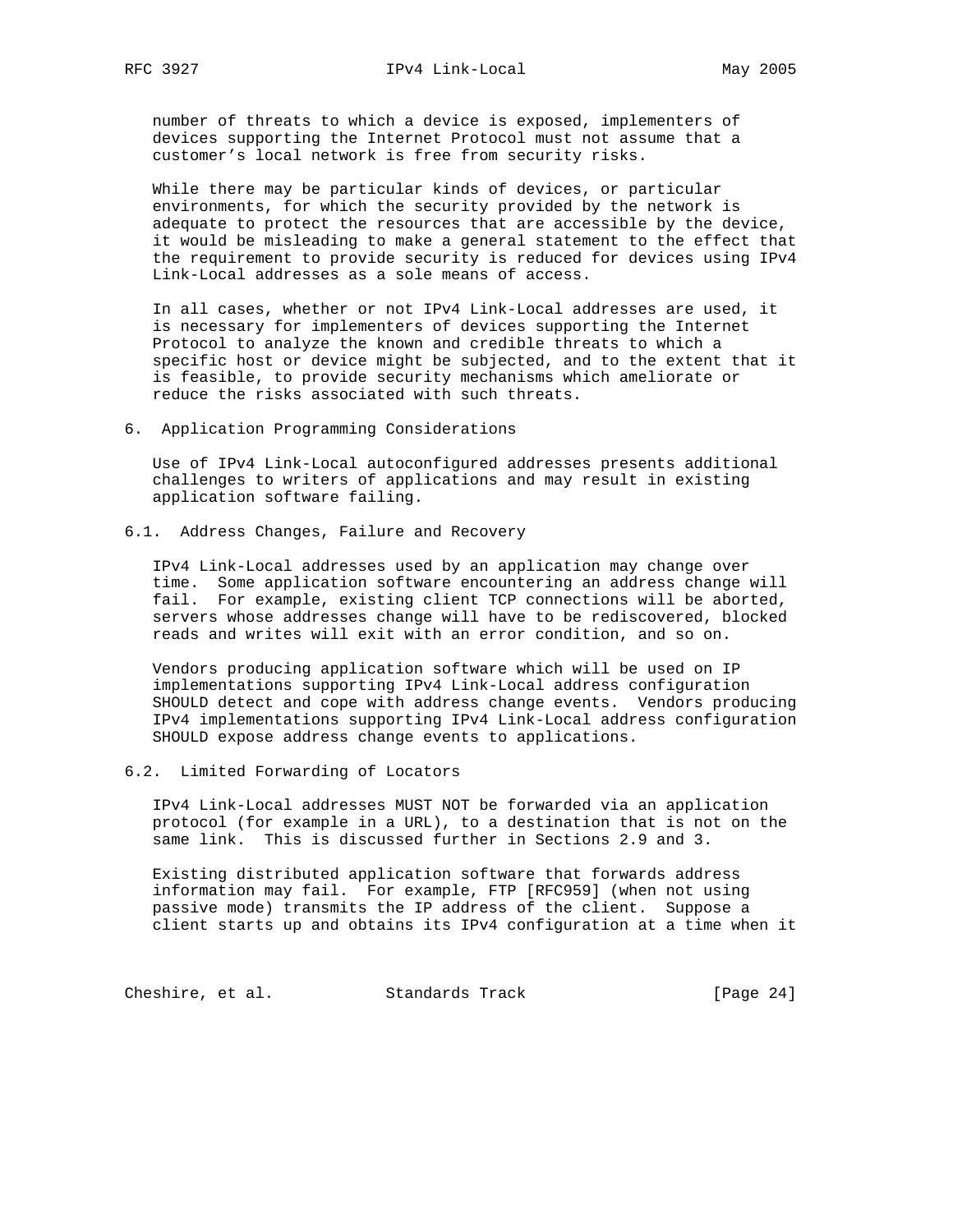has only a Link-Local address. Later, the host gets a global IP address, and the client contacts an FTP server outside the local link. If the FTP client transmits its old Link-Local address instead of its new global IP address in the FTP "port" command, then the FTP server will be unable to open a data connection back to the client, and the FTP operation will fail.

## 6.3. Address Ambiguity

 Application software run on a multi-homed host that supports IPv4 Link-Local address configuration on more than one interface may fail.

 This is because application software assumes that an IPv4 address is unambiguous, that it can refer to only one host. IPv4 Link-Local addresses are unique only on a single link. A host attached to multiple links can easily encounter a situation where the same address is present on more than one interface, or first on one interface, later on another; in any case associated with more than one host. Most existing software is not prepared for this ambiguity. In the future, application programming interfaces could be developed to prevent this problem. This issue is discussed in Section 3.

7. Router Considerations

 A router MUST NOT forward a packet with an IPv4 Link-Local source or destination address, irrespective of the router's default route configuration or routes obtained from dynamic routing protocols.

 A router which receives a packet with an IPv4 Link-Local source or destination address MUST NOT forward the packet. This prevents forwarding of packets back onto the network segment from which they originated, or to any other segment.

## 8. IANA Considerations

 The IANA has allocated the prefix 169.254/16 for the use described in this document. The first and last 256 addresses in this range (169.254.0.x and 169.254.255.x) are allocated by Standards Action, as defined in "Guidelines for Writing an IANA" (BCP 26) [RFC2434]. No other IANA services are required by this document.

Cheshire, et al. Standards Track [Page 25]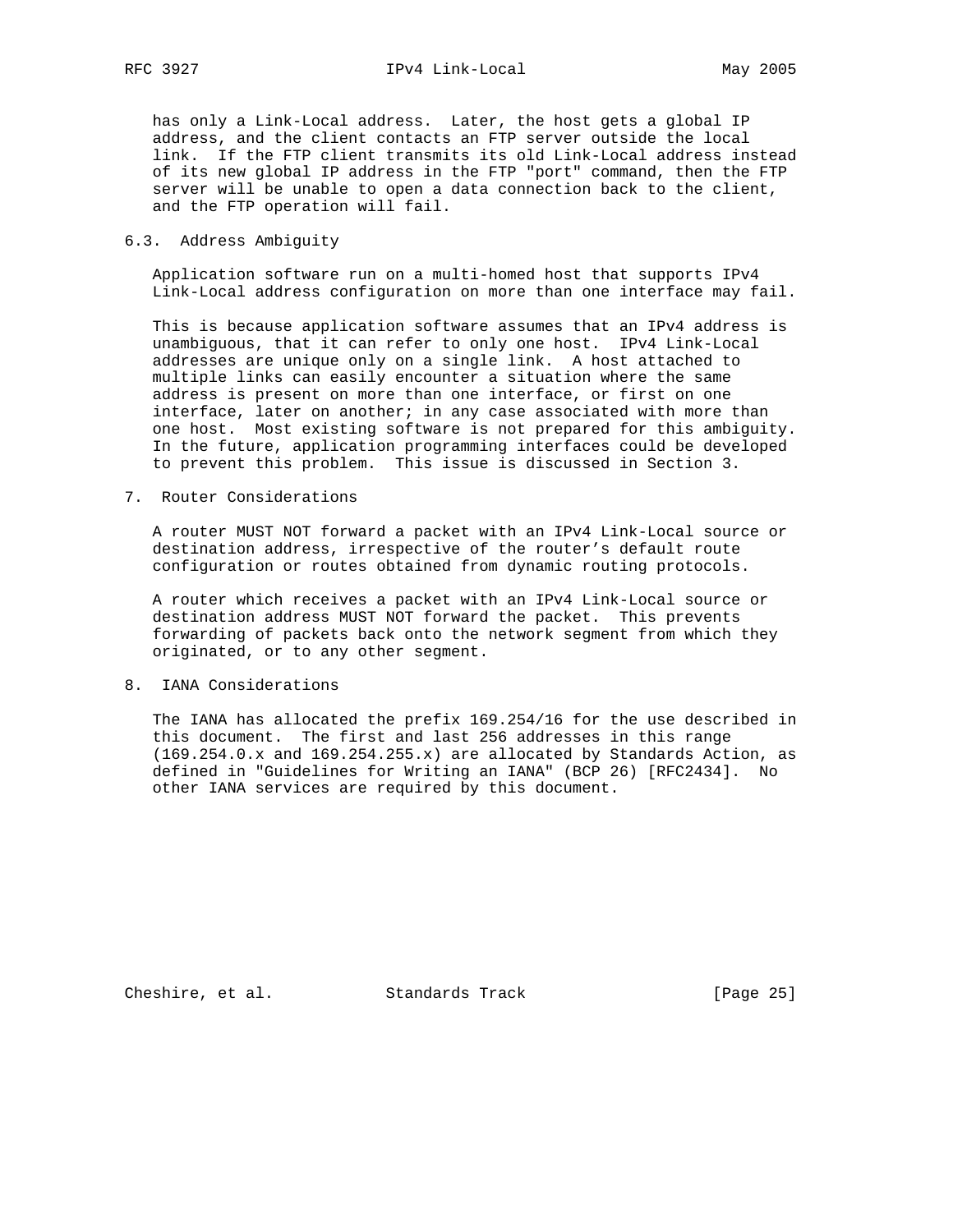The following timing constants are used in this protocol; they are not intended to be user configurable.

| PROBE WAIT                     |    | 1 second  | (initial random delay)                         |
|--------------------------------|----|-----------|------------------------------------------------|
| PROBE NUM                      |    |           | (number of probe packets)                      |
| PROBE MIN                      |    | 1 second  | (minimum delay till repeated probe)            |
| PROBE MAX                      |    | 2 seconds | (maximum delay till repeated probe)            |
| ANNOUNCE_WAIT                  |    | 2 seconds | (delay before announcing)                      |
| ANNOUNCE NUM                   | 2  |           | (number of announcement packets)               |
| ANNOUNCE_INTERVAL              |    | 2 seconds | (time between announcement packets)            |
| MAX CONFLICTS                  | 10 |           | (max conflicts before rate limiting)           |
| RATE LIMIT INTERVAL 60 seconds |    |           | (delay between successive attempts)            |
| DEFEND INTERVAL                |    |           | 10 seconds (minimum interval between defensive |
|                                |    |           | ARPs).                                         |

#### 10. References

- 10.1. Normative References
	- [RFC792] Postel, J., "Internet Control Message Protocol", STD 5, RFC 792, September 1981.
	- [RFC826] Plummer, D., "Ethernet Address Resolution Protocol: Or converting network protocol addresses to 48.bit Ethernet address for transmission on Ethernet hardware", STD 37, RFC 826, November 1982.
	- [RFC2119] Bradner, S., "Key words for use in RFCs to Indicate Requirement Levels", BCP 14, RFC 2119, March 1997.
	- [RFC2434] Narten, T. and H. Alvestrand, "Guidelines for Writing an IANA Considerations Section in RFCs", BCP 26, RFC 2434, October 1998.
- 10.2. Informative References
	- [802] IEEE Standards for Local and Metropolitan Area Networks: Overview and Architecture, ANSI/IEEE Std 802, 1990.
	- [802.3] ISO/IEC 8802-3 Information technology Telecommunications and information exchange between systems - Local and metropolitan area networks - Common specifications - Part 3: Carrier Sense Multiple Access with Collision Detection (CSMA/CD) Access Method and Physical Layer Specifications, (also ANSI/IEEE Std 802.3- 1996), 1996.

Cheshire, et al. Standards Track [Page 26]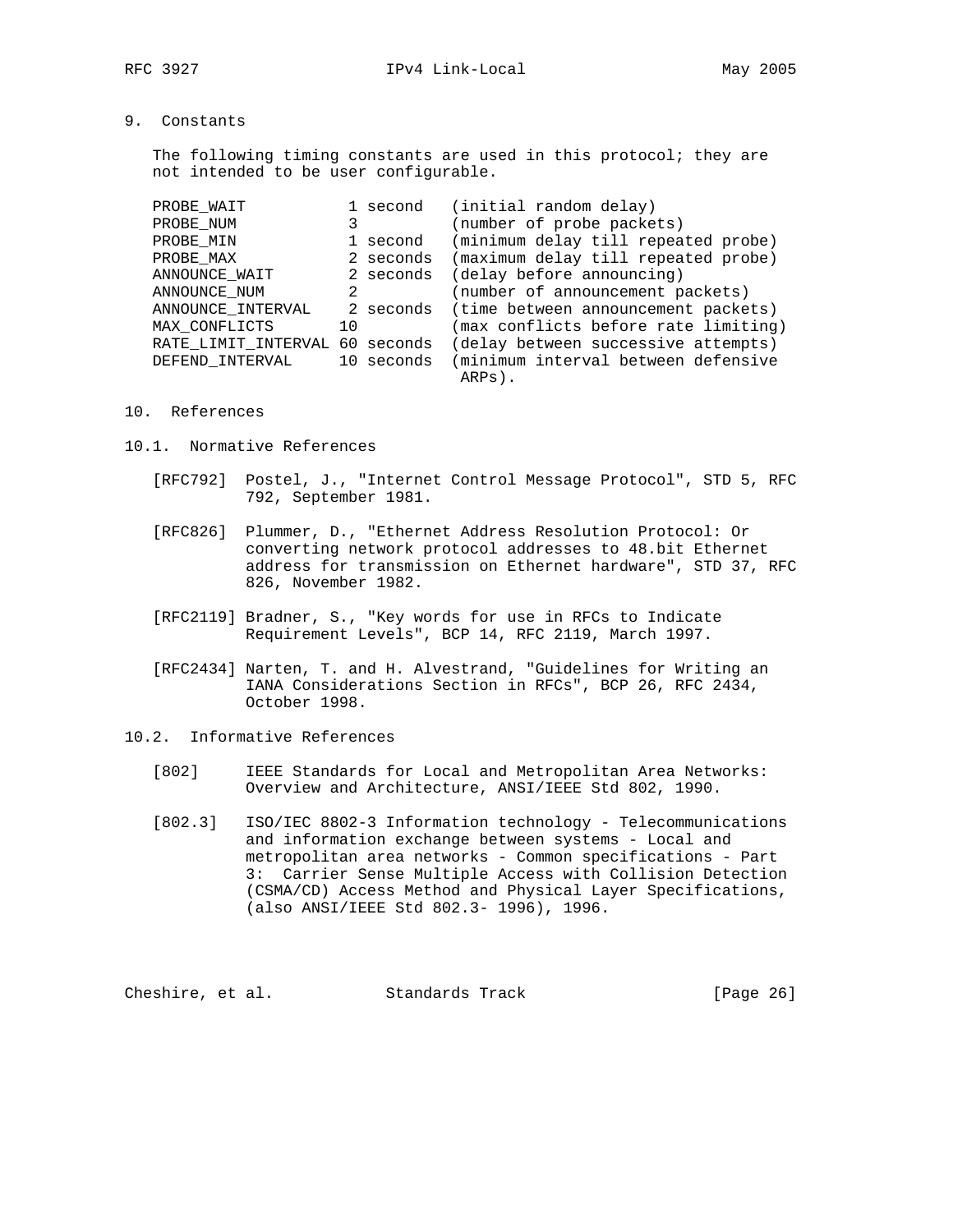- [802.5] ISO/IEC 8802-5 Information technology Telecommunications and information exchange between systems - Local and metropolitan area networks - Common specifications - Part 5: Token ring access method and physical layer specifications, (also ANSI/IEEE Std 802.5-1998), 1998.
- [802.11] Information technology Telecommunications and information exchange between systems - Local and metropolitan area networks - Specific Requirements Part 11: Wireless LAN Medium Access Control (MAC) and Physical Layer (PHY) Specifications, IEEE Std. 802.11-1999, 1999.
- [RFC959] Postel, J. and J. Reynolds, "File Transfer Protocol", STD 9, RFC 959, October 1985.
- [RFC1918] Rekhter, Y., Moskowitz, B., Karrenberg, D., de Groot, G., and E. Lear, "Address Allocation for Private Internets", BCP 5, RFC 1918, February 1996.
- [RFC2131] Droms, R., "Dynamic Host Configuration Protocol", RFC 2131, March 1997.
- [RFC2462] Thomson, S. and T. Narten, "IPv6 Stateless Address Autoconfiguration", RFC 2462, December 1998.
- [RFC3027] Holdrege, M. and P. Srisuresh, "Protocol Complications with the IP Network Address Translator", RFC 3027, January 2001.
- [DNAv4] Aboba, B., "Detection of Network Attachment (DNA) in IPv4", Work in Progress, July 2004.
- [LLMNR] Esibov, L., Aboba, B. and D. Thaler, "Linklocal Multicast Name Resolution (LLMNR)", Work in Progress, June 2004.

## Acknowledgments

 We would like to thank (in alphabetical order) Jim Busse, Pavani Diwanji, Donald Eastlake 3rd, Robert Elz, Peter Ford, Spencer Giacalone, Josh Graessley, Brad Hards, Myron Hattig, Hugh Holbrook, Christian Huitema, Richard Johnson, Kim Yong-Woon, Mika Liljeberg, Rod Lopez, Keith Moore, Satish Mundra, Thomas Narten, Erik Nordmark, Philip Nye, Howard Ridenour, Daniel Senie, Dieter Siegmund, Valery Smyslov, and Ryan Troll for their contributions.

Cheshire, et al. Standards Track [Page 27]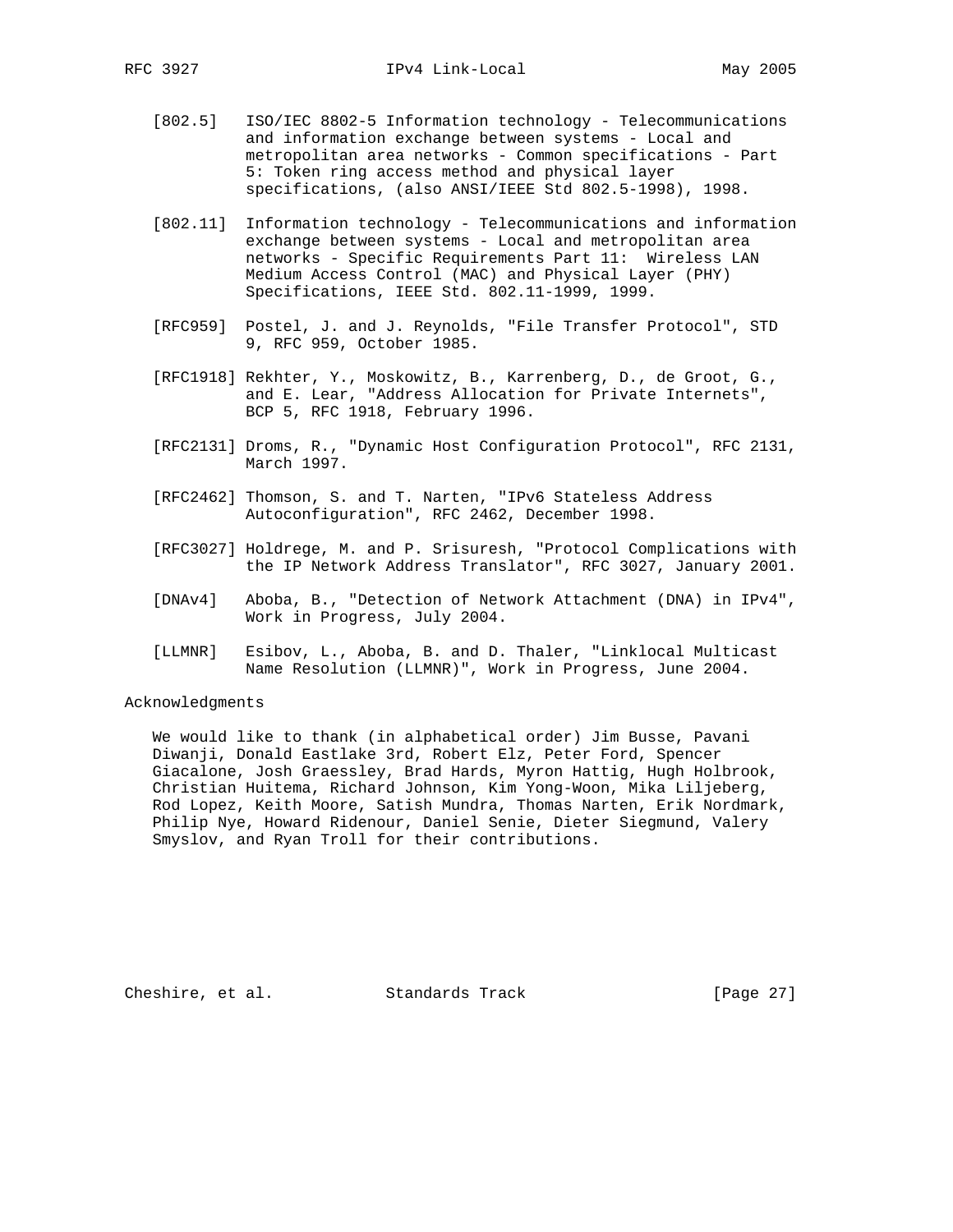Appendix A - Prior Implementations

A.1. Apple Mac OS 8.x and 9.x.

 Mac OS chooses the IP address on a pseudo-random basis. The selected address is saved in persistent storage for continued use after reboot, when possible.

 Mac OS sends nine DHCPDISCOVER packets, with an interval of two seconds between packets. If no response is received from any of these requests (18 seconds), it will autoconfigure.

 Upon finding that a selected address is in use, Mac OS will select a new random address and try again, at a rate limited to no more than one attempt every two seconds.

 Autoconfigured Mac OS systems check for the presence of a DHCP server every five minutes. If a DHCP server is found but Mac OS is not successful in obtaining a new lease, it keeps the existing autoconfigured IP address. If Mac OS is successful at obtaining a new lease, it drops all existing connections without warning. This may cause users to lose sessions in progress. Once a new lease is obtained, Mac OS will not allocate further connections using the autoconfigured IP address.

 Mac OS systems do not send packets addressed to a Link-Local address to the default gateway if one is present; these addresses are always resolved on the local segment.

 Mac OS systems by default send all outgoing unicast packets with a TTL of 255. All multicast and broadcast packets are also sent with a TTL of 255 if they have a source address in the 169.254/16 prefix.

 Mac OS implements media sense where the hardware (and driver software) supports this. As soon as network connectivity is detected, a DHCPDISCOVER will be sent on the interface. This means that systems will immediately transition out of autoconfigured mode as soon as connectivity is restored.

A.2. Apple Mac OS X Version 10.2

 Mac OS X chooses the IP address on a pseudo-random basis. The selected address is saved in memory so that it can be re-used during subsequent autoconfiguration attempts during a single boot of the system.

Cheshire, et al. Standards Track [Page 28]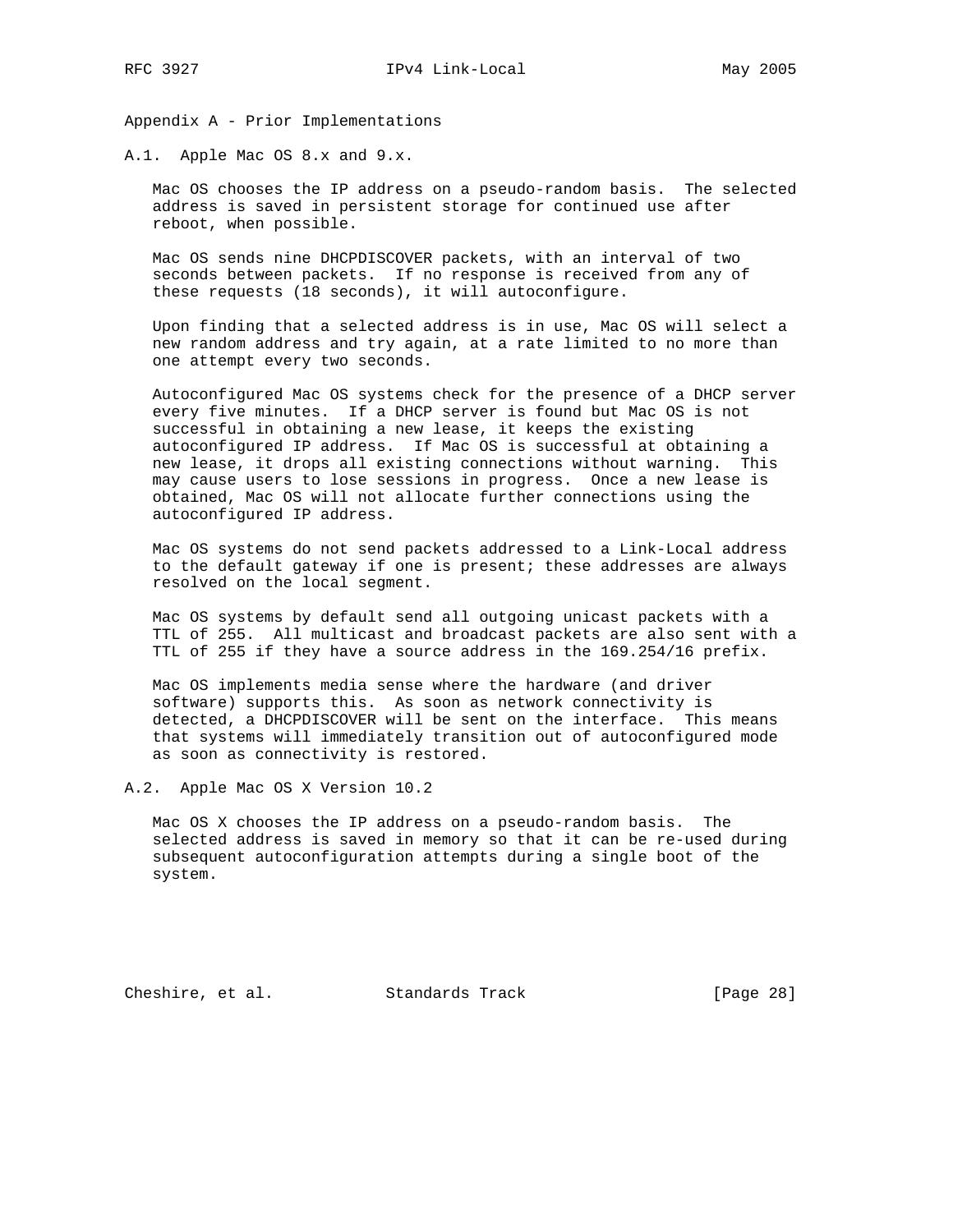Autoconfiguration of a Link-Local address depends on the results of the DHCP process. DHCP sends two packets, with timeouts of one and two seconds. If no response is received (three seconds), it begins autoconfiguration. DHCP continues sending packets in parallel for a total time of 60 seconds.

 At the start of autoconfiguration, it generates 10 unique random IP addresses, and probes each one in turn for 2 seconds. It stops probing after finding an address that is not in use, or the list of addresses is exhausted.

 If DHCP is not successful, it waits five minutes before starting over again. Once DHCP is successful, the autoconfigured Link-Local address is given up. The Link-Local subnet, however, remains configured.

 Autoconfiguration is only attempted on a single interface at any given moment in time.

 Mac OS X ensures that the connected interface with the highest priority is associated with the Link-Local subnet. Packets addressed to a Link-Local address are never sent to the default gateway, if one is present. Link-local addresses are always resolved on the local segment.

 Mac OS X implements media sense where the hardware and driver support it. When the network media indicates that it has been connected, the autoconfiguration process begins again, and attempts to re-use the previously assigned Link-Local address. When the network media indicates that it has been disconnected, the system waits four seconds before de-configuring the Link-Local address and subnet. If the connection is restored before that time, the autoconfiguration process begins again. If the connection is not restored before that time, the system chooses another interface to autoconfigure.

 Mac OS X by default sends all outgoing unicast packets with a TTL of 255. All multicast and broadcast packets are also sent with a TTL of 255 if they have a source address in the 169.254/16 prefix.

#### A.3. Microsoft Windows 98/98SE

 Windows 98/98SE systems choose their IPv4 Link-Local address on a pseudo-random basis. The address selection algorithm is based on computing a hash on the interface's MAC address, so that a large collection of hosts should obey the uniform probability distribution in choosing addresses within the 169.254/16 address space. Deriving

Cheshire, et al. Standards Track [Page 29]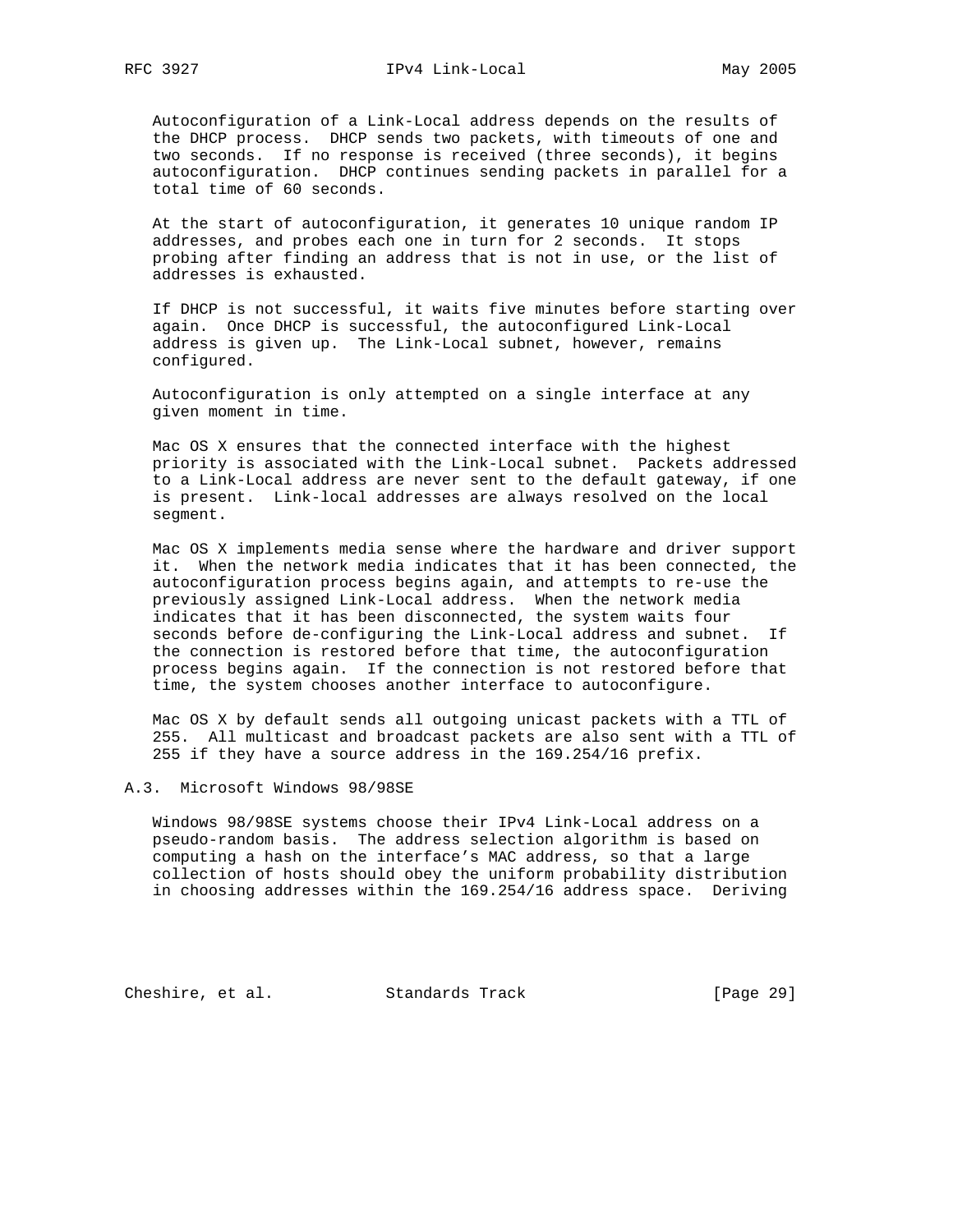the initial IPv4 Link-Local address from the interface's MAC address also ensures that systems rebooting will obtain the same autoconfigured address, unless a conflict is detected.

 When in INIT state, the Windows 98/98SE DHCP Client sends out a total of 4 DHCPDISCOVERs, with an inter-packet interval of 6 seconds. When no response is received after all 4 packets (24 seconds), it will autoconfigure an address.

 The autoconfigure retry count for Windows 98/98SE systems is 10. After trying 10 autoconfigured IPv4 addresses, and finding all are taken, the host will boot without an IPv4 address.

 Autoconfigured Windows 98/98SE systems check for the presence of a DHCP server every five minutes. If a DHCP server is found but Windows 98 is not successful in obtaining a new lease, it keeps the existing autoconfigured IPv4 Link-Local address. If Windows 98/98SE is successful at obtaining a new lease, it drops all existing connections without warning. This may cause users to lose sessions in progress. Once a new lease is obtained, Windows 98/98SE will not allocate further connections using the autoconfigured IPv4 Link-Local address.

 Windows 98/98SE systems with an IPv4 Link-Local address do not send packets addressed to an IPv4 Link-Local address to the default gateway if one is present; these addresses are always resolved on the local segment.

 Windows 98/98SE systems by default send all outgoing unicast packets with a TTL of 128. TTL configuration is performed by setting the Windows Registry Key

 HKEY\_LOCAL\_MACHINE\SYSTEM\CurrentControlSet\Services:\Tcpip\ Parameters\DefaultTTL of type REG\_DWORD to the appropriate value. However, this default TTL will apply to all packets. While this facility could be used to set the default TTL to 255, it cannot be used to set the default TTL of IPv4 Link-Local packets to one (1), while allowing other packets to be sent with a TTL larger than one.

 Windows 98/98SE systems do not implement media sense. This means that network connectivity issues (such as a loose cable) may prevent a system from contacting the DHCP server, thereby causing it to auto-configure. When the connectivity problem is fixed (such as when the cable is re-connected) the situation will not immediately correct itself. Since the system will not sense the re-connection, it will remain in autoconfigured mode until an attempt is made to reach the DHCP server.

Cheshire, et al. Standards Track [Page 30]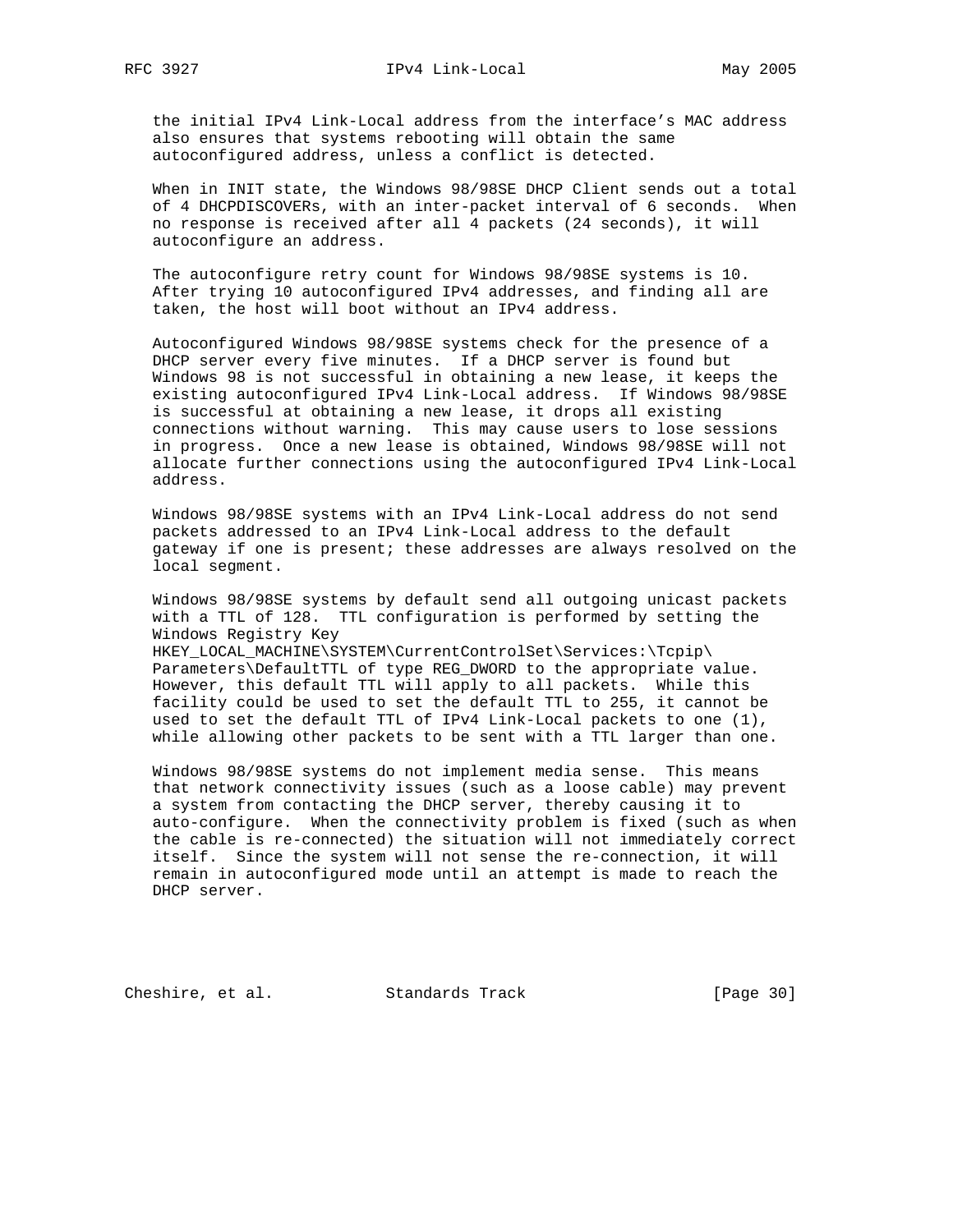The DHCP server included with Windows 98SE Internet Connection Sharing (ICS) (a NAT implementation) allocates out of the 192.168/16 private address space by default.

 However, it is possible to change the allocation prefix via a registry key, and no checks are made to prevent allocation out of the IPv4 Link-Local prefix. When configured to do so, Windows 98SE ICS will rewrite packets from the IPv4 Link-Local prefix and forward them beyond the local link. Windows 98SE ICS does not automatically route for the IPv4 Link-Local prefix, so that hosts obtaining addresses via DHCP cannot communicate with autoconfigured-only devices.

 Other home gateways exist that allocate addresses out of the IPv4 Link-Local prefix by default. Windows 98/98SE systems can use a 169.254/16 IPv4 Link-Local address as the source address when communicating with non-Link-Local hosts. Windows 98/98SE does not support router solicitation/advertisement. Windows 98/98SE systems will not automatically discover a default gateway when in autoconfigured mode.

#### A.4. Windows XP, 2000, and ME

 The autoconfiguration behavior of Windows XP, Windows 2000, and Windows ME systems is identical to Windows 98/98SE except in the following respects:

 Media Sense Router Discovery Silent RIP

 Windows XP, 2000, and ME implement media sense. As soon as network connectivity is detected, a DHCPREQUEST or DHCPDISCOVER will be sent on the interface. This means that systems will immediately transition out of autoconfigured mode as soon as connectivity is restored.

 Windows XP, 2000, and ME also support router discovery, although it is turned off by default. Windows XP and 2000 also support a RIP listener. This means that they may inadvertently discover a default gateway while in autoconfigured mode.

 ICS on Windows XP/2000/ME behaves identically to Windows 98SE with respect to address allocation and NATing of Link-Local prefixes.

Cheshire, et al. Standards Track [Page 31]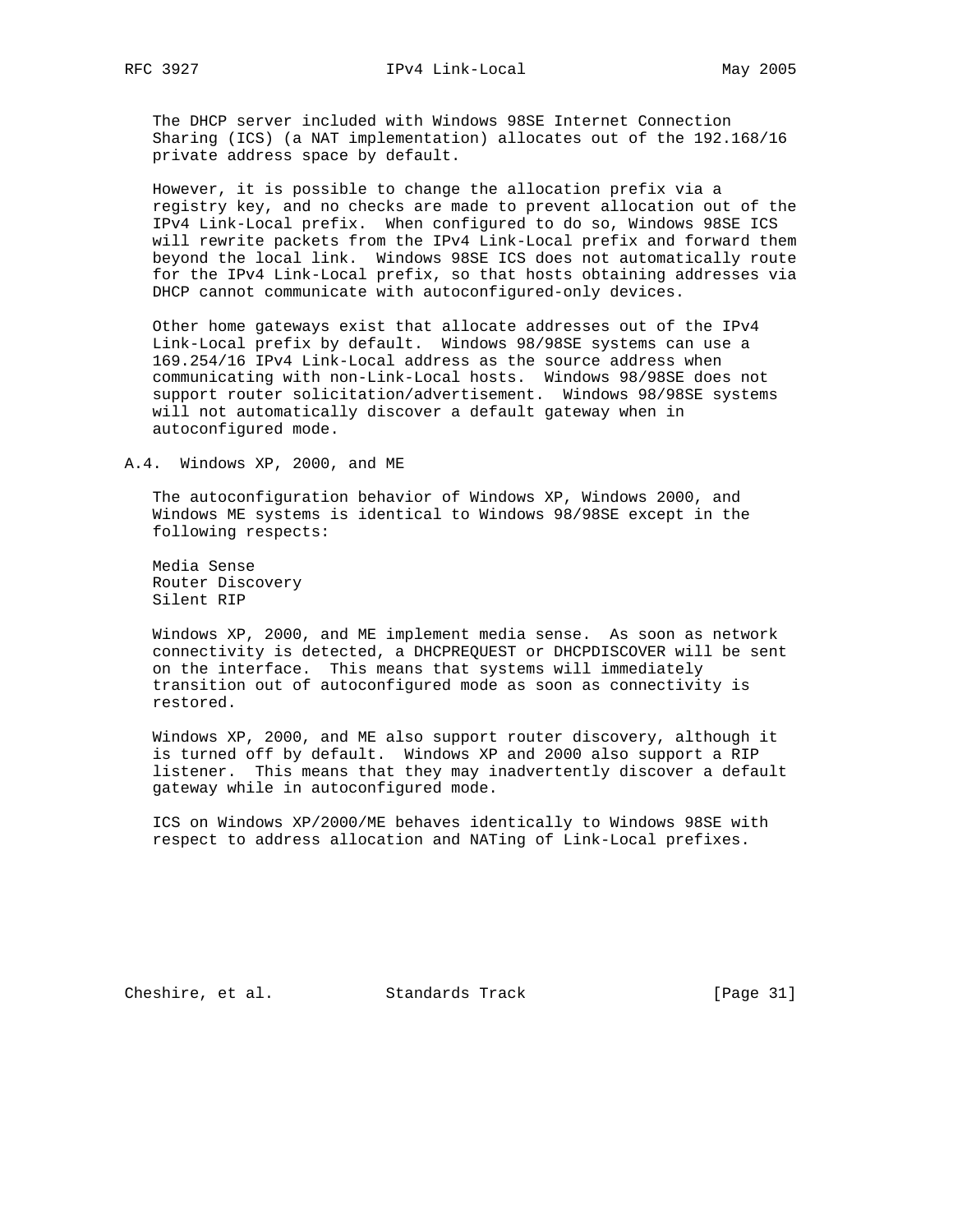Authors' Addresses

 Stuart Cheshire Apple Computer, Inc. 1 Infinite Loop Cupertino California 95014, USA

 Phone: +1 408 974 3207 EMail: rfc@stuartcheshire.org

 Bernard Aboba Microsoft Corporation One Microsoft Way Redmond, WA 98052

 Phone: +1 425 818 4011 EMail: bernarda@microsoft.com

 Erik Guttman Sun Microsystems Eichhoelzelstr. 7 74915 Waibstadt Germany

 Phone: +49 7263 911 701 EMail: erik@spybeam.org

Cheshire, et al. Standards Track [Page 32]